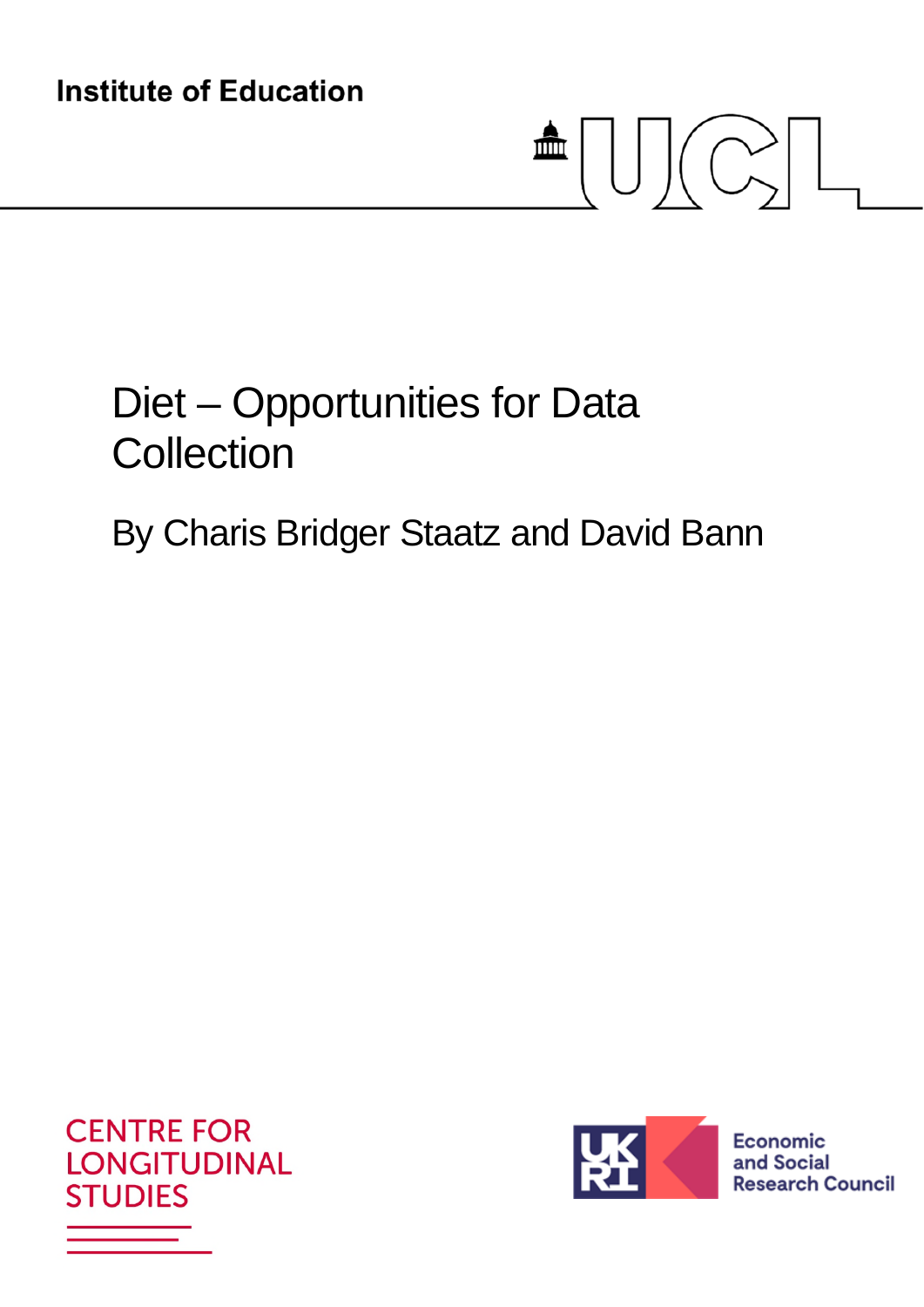# **Contents**

| 1.   |  |  |  |  |  |
|------|--|--|--|--|--|
|      |  |  |  |  |  |
|      |  |  |  |  |  |
|      |  |  |  |  |  |
|      |  |  |  |  |  |
|      |  |  |  |  |  |
|      |  |  |  |  |  |
| 2.   |  |  |  |  |  |
|      |  |  |  |  |  |
|      |  |  |  |  |  |
| i)   |  |  |  |  |  |
| ii)  |  |  |  |  |  |
| iii) |  |  |  |  |  |
| iv)  |  |  |  |  |  |
|      |  |  |  |  |  |
|      |  |  |  |  |  |
|      |  |  |  |  |  |
| i.   |  |  |  |  |  |
| ii.  |  |  |  |  |  |
| iii. |  |  |  |  |  |
| iv.  |  |  |  |  |  |
|      |  |  |  |  |  |
| v.   |  |  |  |  |  |
| vi.  |  |  |  |  |  |
|      |  |  |  |  |  |
|      |  |  |  |  |  |
|      |  |  |  |  |  |
| 3.   |  |  |  |  |  |
|      |  |  |  |  |  |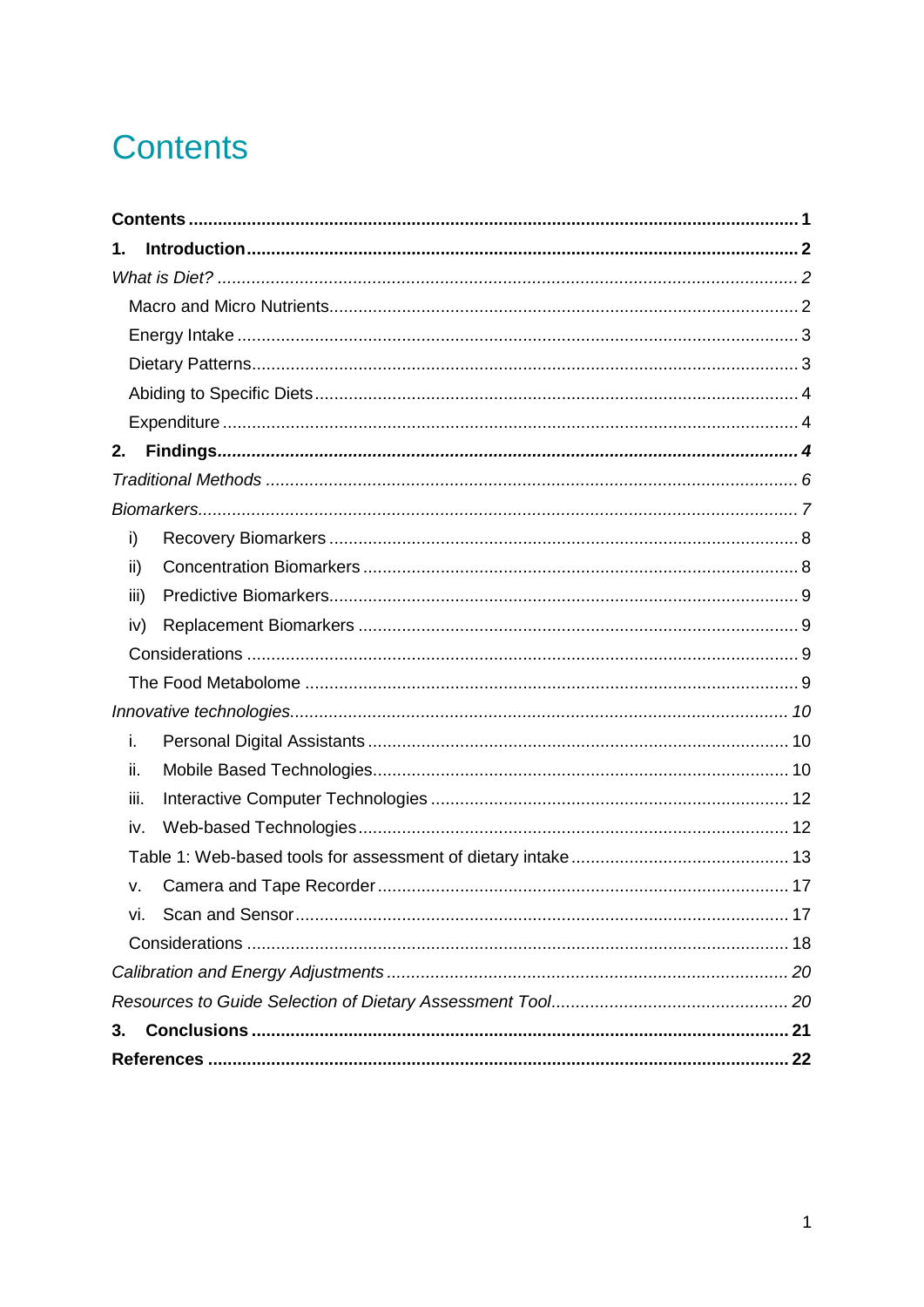# 1. Introduction

The aim of this report is to identify opportunities for future data collection in the CLS cohorts to be enhanced by novel methods and linkages, specifically those relating to diet and expenditure. Such novel data collection may come from new tools and technologies (i.e wearables and smartphones), or through data new linkages (i.e consumer data or social media).

The focus of this current report is to identify new ways to assess dietary intake and expenditure. The findings of the report have been collated through a non-systematic rapid literature review. Multiple databases have been searched using key terms (i.e "dietary assessment"; "novel", "innovative", "methods") with an initial focus on identifying systematic reviews and high quality reports summarising the current approaches used to measure dietary intake. Following this, a snow ball approach has been employed to identify additional relevant papers, including primary research articles. Searches of the grey literature have been carried out to further identify relevant information sources.

The first section of this report will outline what is meant by diet and expenditure, and what is intended to be measured. The second section will present the findings of this report, consisting of a review of the existing and traditional methods, use of biomarkers, innovative technologies, and statistical adjustments and finally presenting resources which have been developed to aid identification of the most appropriate tool or biomarker. The final section of this report will provide some concluding remarks on the methods available to assess dietary intake in the 21<sup>st</sup> Century.

## What is Diet?

Diet is an important risk factor for numerous chronic diseases and has been heavily implicated in non-communicable disease mortality [1]. Diet has also been implicated in cognition [2], mental health [3] and quality of life [4] and therefore is considered an important area of investigation in longitudinal research, and especially in nutritional epidemiology.

Diet can be considered in a number of different ways that may be of interest for researchers. This may include looking at intake in terms of: a) micro and macro nutrients; b) energy intake and expenditure; c) dietary patterns; d) abiding to a specific diet; e) as monetary expenditure patterns. Each of these different approaches to viewing diet are outlined below, with example of the different research questions that may be addressed.

#### Macro and Micro Nutrients

Macronutrients are the main food groups we require (i.e fats, carbohydrates and proteins) and those nutrients that are needed in larger quantities (grams as opposed to micro- or milligrams). Macronutrients are broadly the groups which the UK government gives recommendations on through the "Eatwell Guide" [5]. The eatwell guide gives recommendations on includes 5 food groups, these being: fruit and vegetables (should make up over a third of food intake each day); starchy foods - advises to choose high fibre or wholegrain versions (should be the basis to meals and make up over a third of food intake); dairy and dairy alternatives; protein (emphasis on meat alternatives such as pulses, nuts, eggs and fish); and fats (limited to unsaturated oils and spreads). The eatwell guide also gives recommendation to limit foods high in sugars, salt and saturated fats, to drink at least 6-8 glasses of water a day, and to limit calories to 2000kcl a day for women, and 2500kcl for men.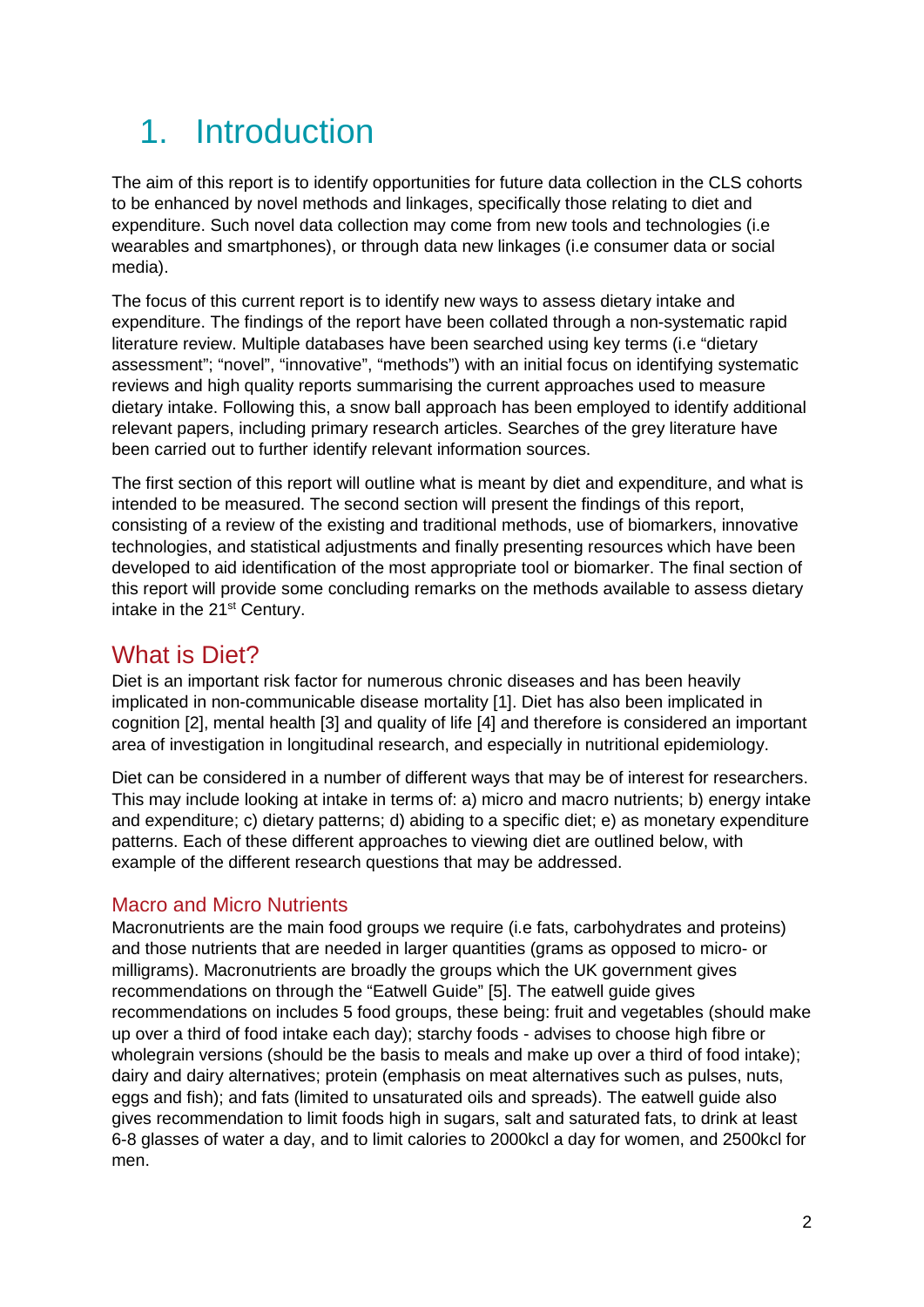Micronutrients on the other hand are required in smaller quantities, and are broken up into vitamins and minerals and are essential for bodily functioning and overall health. The UK government provides daily recommendations for Vitamin A, C and D, B vitamins, Folate, Riboflavin, Niacin and Thiamin. For minerals, daily recommendations are given for Iron, Calcium, Magnesium, Potassium, Zinc, Copper, Iodine, Selenium, Phosphorus, Chloride and Sodium [6].

It is worth noting, that although Public Health England gives guidelines on daily vitamin D intake, it is only occurs naturally and in small amounts in a few foods (oily fish, red meat, egg yolk and liver) and also in fortified food. It is more common for people to get vitamin D when it is naturally produced by the body as a result of direct exposure to sunlight on the skin. Despite this, vitamin D may still be of interest to investigate, but extra consideration should be taken to the time of year that data is collected as there will be seasonal variation in vitamin D levels.

By measuring macro- and micronutrients within large population studies, it is possible to investigate how different dietary components relate to disease outcomes. Additionally it would be possible to investigate the extent to which individuals are meeting government and international recommendations, and how intake patterns of micro and macronutrients differ between groups and across time (e.g., age or year of birth).

#### Energy Intake

Diet may also be assessed purely in terms of energy intake, which is defined as the total energy content of foods, as made up by the primary sources of dietary energy, these being carbohydrate, protein, fat and alcohol [7]. Energy intake is measured in kilojoule (kJ) or calories (kcal), with the recommended calorie intake for men and women in the UK is 2,500 kcal and 2,000 kcal respectively [5]. By focusing on energy intake, research would be looking less at the composition of the food and instead on the calories consumed. This may be of particular interest in fields of obesity research or energy balance, where interest lies in monitoring over or under consumption [8]. With this in mind, some focus to total energy intake and portions sizes should be made in dietary assessment.

#### Dietary Patterns

Additionally to intake, it may be of interest to focus on different dietary patterns and how these may relate to disease outcomes or other demographic characteristics. A dietary pattern is defined as the quantity, variety, or combination of different foods and beverage in a diet and the frequency with which they are habitually consumed [9]. The Mediterranean dietary pattern (characterised by high quantities of fruit, vegetables, legumes, nuts, grains and olive oil, moderate consumption of fish, and low consumption on meat, meat products and dairy [10]) has most frequently been studied and has been linked to a number of positive health outcomes, such as slower cognitive decline [11, 12], lower levels of depression[12], cardiovascular disease[13], and diabetes[14]. In UK studies, a number of different dietary patterns have been identified often through factor analysis, examples of these are "high fruit and vegetable", "fast food", "sweet", "ethnic foods and alcohol" and "traditional" diets, characterised by different consumptions of food groups depending on the cohort and demographic [15-19].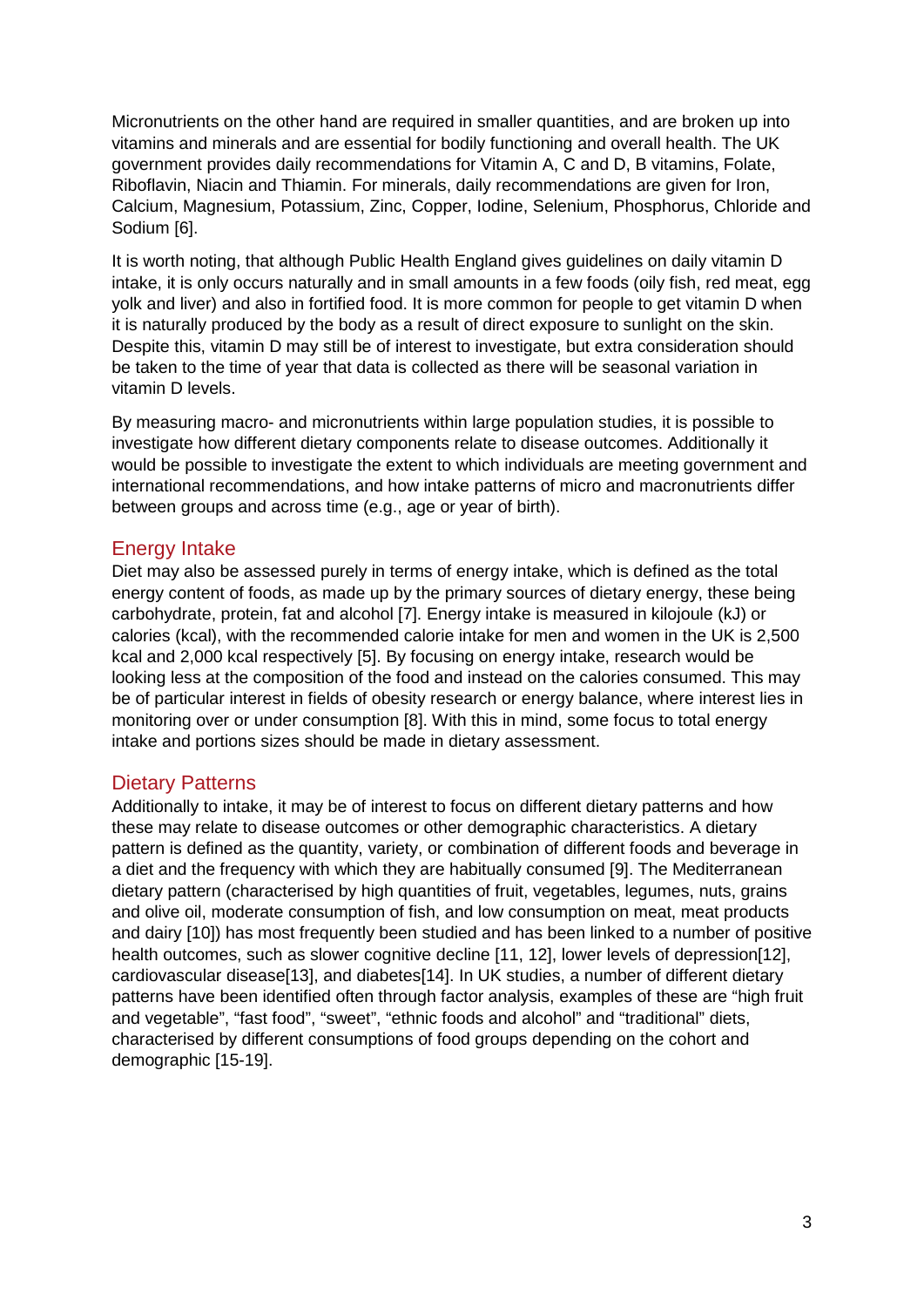#### Abiding to Specific Diets

Relating to dietary patterns, there may also be interest in looking at individuals who choose to abide to specific diet, especially those that restrict certain food items (i.e gluten or animal products). By examining special diets it would be possible to research how these relate to specific health outcomes and other demographic characteristics. Examples of such diets might include Mediterranean diet, gluten free, vegetarian or vegan diets, or diets for weight loss or health conditions.

#### **Expenditure**

Expenditure in reference to diet can refer to the physical monetary expenditure on food, which may be incredibly valuable data to have in large epidemiological studies. There are a number of interesting research questions that could be addressed by collecting data on how people spend their money on food. Research surrounding inequalities in obesity have often focused on the cost of a healthy diet, with it being argued that cheaper foods tend to be the least healthy, although the evidence to support this is mixed [20-22]. Additionally there may also be regional differences in the cost of foods and food choices, as well as cross cohort differences that may indicate changing preferences and food priorities between generations, that could be investigated by including measures of monetary expenditure on food.

# 2. Findings

Accurate measurement of dietary intake is a crucial underpinning to many areas of research, most notably in nutritional epidemiology. A number of difficulties arise when trying to measure dietary intake, with specific challenges arising when attempting to do this in large scale studies. Methods that rely on self-report face challenges with measurement error and underreporting, which may be exacerbated by factors such as presence of an interviewer and the interviewees characteristics (i.e their BMI, age, gender). Additionally, the majority of commonly used methods rely on food composition databases and tables to convert the reported intake into specific nutrients and energy. Inherent flaws in these tables (inaccurate conversions and limited food items) can in itself introduce measurement error [23]. Ability to keep such tables up to date is hindered by the constant expansion and development of the food market, and requires significant time and effort to insure they are in line with the current availability and consumption of food items. Specific challenges that exist include reformulation of products, changes to portion sizes, introduction and increase in popularity of new products - it was estimated that there were 42,000 items in the average supermarket in 2014 [23]).

Objective methods can allow for more accurate measurement of intake as they do not rely on self-report and may overcome issues of participants being unable to accurately report portion size (i.e with duplicate meal methods or food records that require individuals to measure each component of food before eating). Additionally, methods that involve real-time data collection (i.e diet records/food diaries) can reduce levels of underreporting and overcome issues relating to recall. However, such methods may not prevent the participants altering their food consumption over the study period, and the methods themselves are time consuming, costly and increase both participant and researcher burden. This decreases the ability of such methods to scale up to larger studies, and may also reduce compliance rates among respondents. Therefore, when choosing and applying dietary assessment methods to large epidemiology studies, there is a play off between ease of which the method can be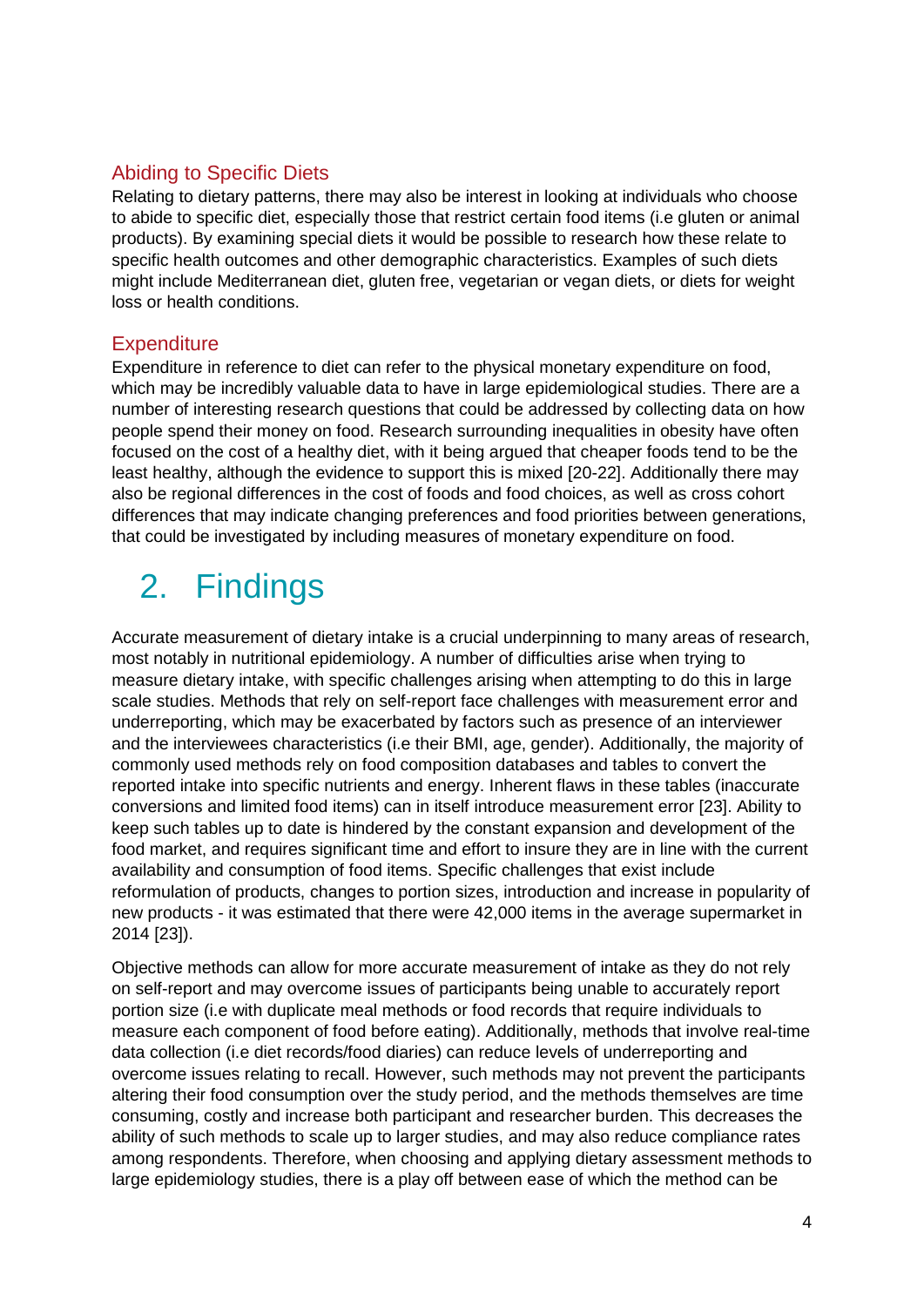used or applied (in terms of ability to complete, distribute, financial cost and participant burden) versus the accuracy of the method, which may be enhanced by expensive, intrusive and time intensive methods.

A number of elements in this compromise can be addressed through novel methods and innovative techniques, which have been made more plausible with the expansion of the internet and mobile devices. Many of the advances that come with these techniques relate to the practicalities of data collection (i.e can be self-administered, can be completed irrespective of time or location, reduce participant burden, data saved automatically and automated nutrition calculations) and therefore allow for a large amount of dietary data to be captured. They may also improve measurement issues that are harder to achieve through traditional pen and paper methods. For example, easier real-time data collection reduces dependence on recall and participants are able to more accurately report portion size through use of scalable pictures. Research has also shown that participants prefer to use innovative techniques compared to traditional measures [23]. However, this does not necessarily directly translate to high compliance with only 16% of UK Biobank participants completing the Oxford WebQ questionnaire at all four data collection points [24]. Where there has been high completion rates of multiple assessments, accuracy in response tends to decrease as demonstrated by lower successive energy intakes [25, 26]. This again raises the compromise that needs to be made between achieving accuracy of measures and reducing burden to the participant. Successful uptake of new techniques may also be dependent on the technological literacy of participants, which may be different across demographic groups (i.e the elderly and very young). However, some technologies can overcome these constraints by having clear and specially designed user interfaces, and being adapted to touch screen devices.

Another issue relating to identifying the most appropriate method is the lack of true "gold standard". No method is without its limitations and it is common for novel dietary measurement methods to be validated by against alternative self-report methods. Additionally, many tools for dietary assessment are created in a haphazard way and do not always provide validation studies or report the food database which under pin the technique [23]. Doubly-labelled water (DLW) is perhaps the closest there is to a gold standard validation tool, which measures total energy expenditure, which in turn can be used to calculate energy intake. However, DLW is unable to distinguish the origin of energy from different food groups, so can only be used to validate the accuracy of the reported energy intake. Other biomarkers have also been developed to try and measure different macro- and micronutrients, although again there is no single biomarker to capture the total diet, requiring multiple biomarkers to be used. On top of this, biomarkers are influenced by factors that do not effect traditional measures of intake, such as genetics, lifestyle/physiological factors (i.e smoking), interaction by other dietary factors, the sample taken and the method used to analyse it [27].

There are a wide range of methods available for dietary assessment, with multiple reasons for choosing each approach dependent on the target population, the goals of dietary assessment and the scale of data collection. Because of this complexity, a number of resources have been developed to help guide researchers to pick the most appropriate method. One in particular is Nutritools which sets out the best practice guidelines for identifying a method for dietary assessment [28, 29]. Both the Diet, Anthropometry and Physical Activity (DAPA) Measurement Toolkit and the Dietary Assessment Primer provide users with the information necessary to make informed decisions on their assessment method. For selecting biomarkers, The Food Biomarkers Alliance (FoodBAll) (foodmetabolome.org) is aimed at identifying novel biomarkers, databases and review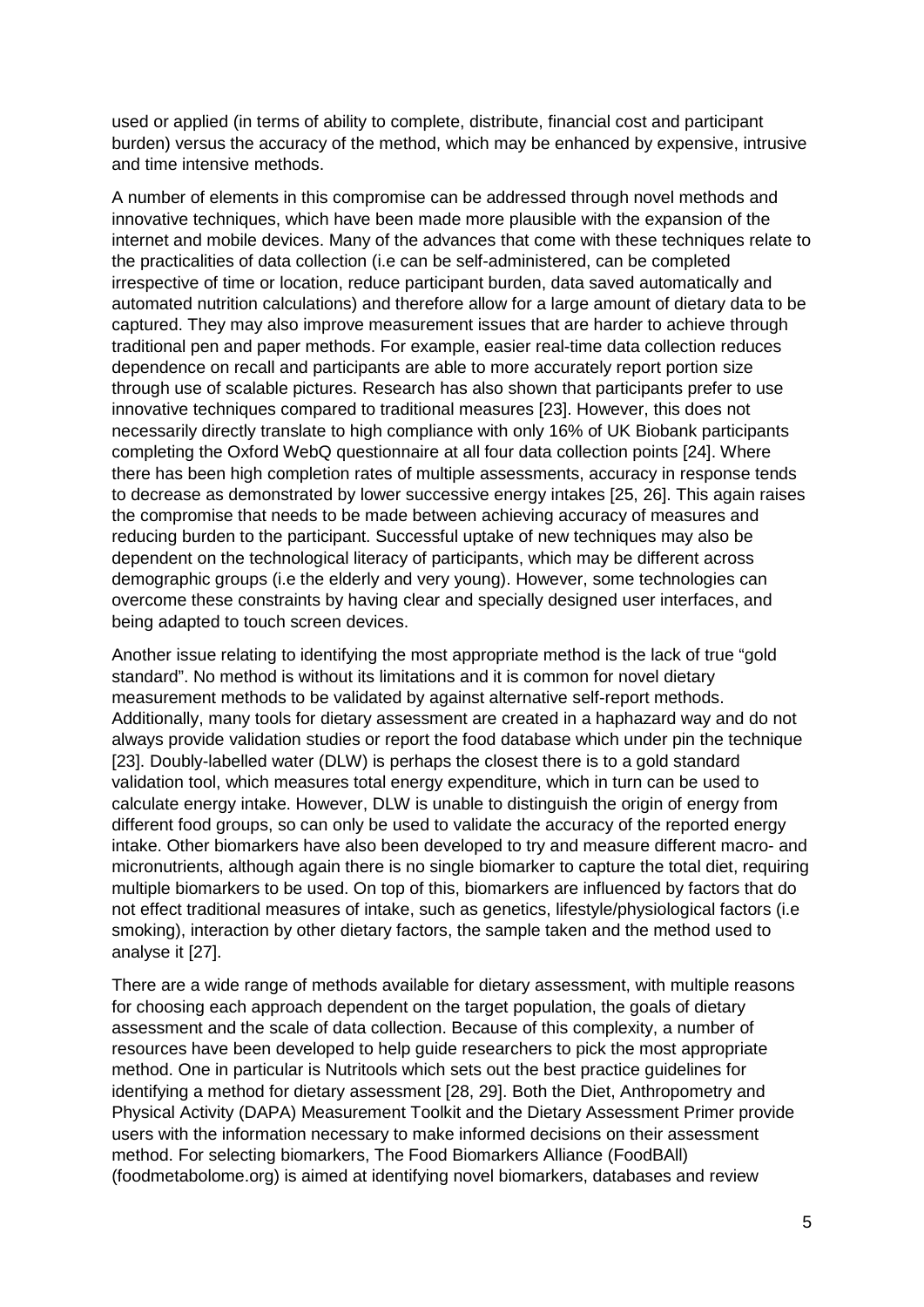papers on biomarkers for use in nutritional research. Similarly, the The Biomarkers of Nutrition for Development (BOND) program has aimed to harmonise decision making on the best biomarker for 6 nutrients (iodine, vitamin A, iron, folate, vitamin B12 and zinc).

Given the range of methods available for application in epidemiological studies, the below sections further outlines the different approaches: traditional methods, biomarkers, innovative technologies. Mention is also given to statistical adjustments that can be made during and after data collection, as well as to different resources that have been designed or can be used to aid decisions in dietary assessment.

## Traditional Methods

Traditional dietary assessment methods, also known as pen and paper methods, can broadly be split into two categories. Those which collect real-time data and therefore tend to be more objective in their assessment of intake, and those that rely on recall and are subjective. Examples of real-time data collection methods include food records and duplicate diet approaches. Food records may either be obtained by trained staff who observe and record intake, or may be taken by the individual where the food eaten is documented at the time of consumption [30]. In weighted food records, participants are expected to weigh all the separate components of a meal and record the exact amounts consumed. In duplicate diet methods, two portions of the food consumed is prepared, with one being sent off for nutritional analysis [31]. Although such methods tend to be more accurate in estimating dietary intake, there is a tendency for individuals to alter their dietary patterns over the study period and therefore the results may not reflect usual intake. Additionally, such methods are very time consuming and have high participant burden (and high researcher burden if they are required to be present). Because of these limitations, such methods are less often used in large epidemiological studies (instead being built into validation studies), and retrospective recall methods tend to be favoured. In particular, there are two types of recall methods that are most frequently used in large epidemiological research, these being multiple 24-hour recalls and food frequency questionnaires (FFQ).

The 24 hour recall approach requires an individual to recall all food consumed in the previous 24 hours, which is often administered via a trained interviewer using an openended structured interviews, and can be done either in person or over the phone [32]. Typically, the interviewer will ask about food consumption over the last 24 hours (usually midnight to midnight on the previous day) and will be prompted for more details by the interviewer (for example, the preparation method or any additional condiments). Portion size will be estimated often using standard household measures, or photographs and models of different food portions. From these estimated portion sizes and using food composition tables, energy and specific nutrient intake can then be calculated.

Compared to real-time data collection, the 24 hour recall has the advantage that participants are unlikely to alter their intake, especially if the 24 hour recall is done with little prior notice [32]. Moreover, it only relies on short term memory compared to other recall methods such as diet histories that rely on memory spanning a longer period of time or FFQ that rely on generic memory. However, because of these short term qualities, the 24h recall may not capture habitual patterns. It will only measure the intake of the previous day and therefor may not be representative of usual intake. To overcome this, it is common for multiple 24 hour recalls to be administered (two to seven times being the suggested optimal number [31]), often at different points throughout the year so to capture seasonal variability. However, with increased administrations of the 24 hour recall, participant burden increases, risking lower completion of the dietary assessment. Additionally, the 24 hour recall usually takes between 20 and 30 minutes to complete [30], with an additional 30 minutes to code the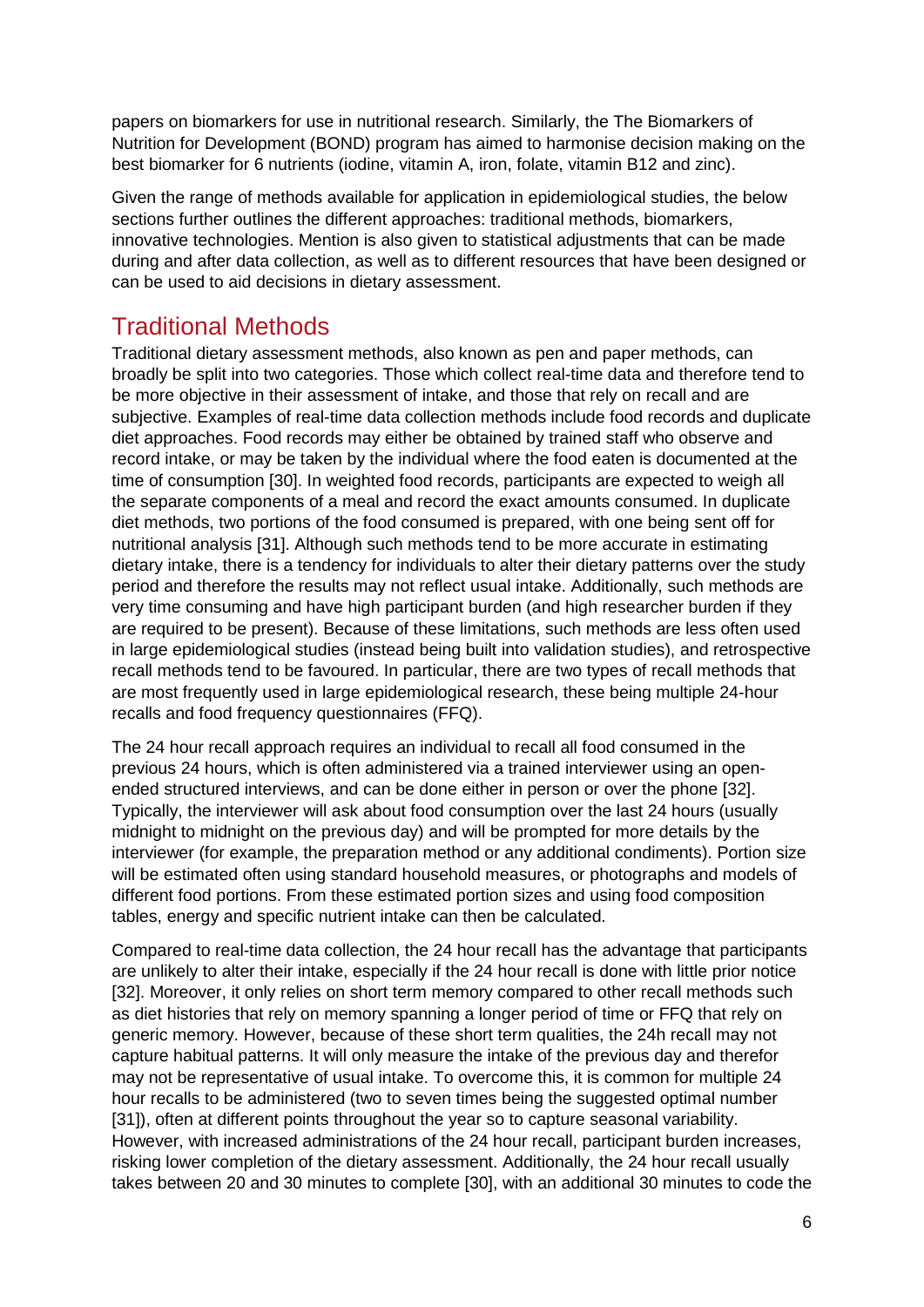responses [33] – given that a trained interviewer is often required to be present, this method is also costly and timely from the researchers perspective, and especially when applied to large population studies.

The FFQ is an alternative approach to measure dietary intake that overcomes some of the issues relating to the 24 hour recall approach. The aim of the FFQ is to identify the frequency of which certain foods are consumed, often with a close-ended list of foods and the option to then specify the frequency at which they are consumed. Therefore the FFQ is better able to capture usual dietary patterns compared to the 24 hour recall without relying on multiple completions and reducing participant burden. Additionally, the FFQ can be administered both by an interviewer, or can be self-administered reducing the cost and time for the researcher to collect the data (although the length of time to complete the FFQ is similar to that of the 24 hour recall [30]). The FFQ may also collect information on portion size, and again use known quantities or pictures to aid this. However, the ability of the FFQ to accurately assess energy intake is reduced compared to the 24 hour recall method due to the reduced specificity of the questions and answers. Additionally, the FFQ relies on generic memory resulting in greater potential to introduce error through recall bias.

An important element of an FFQ that directly influences how successful they are at capturing dietary information is the food list. It is important that this is comprehensive enough that it does not introduce measurement error. For example, errors from non-reporting where a food item is not listed, or where individuals substitute items in their answer to the closest available listed, which may have different nutritional qualities to the true item consumed. To ensure these errors are not introduced it is important that the items included in the food list are culturally specific and appropriate for the target population. It is common practice to either design a specific FFQ for the study or to adapt ones that already exist. With the advent of modern technology, a number of online resources have been developed that have created population specific food lists (i.e for the UK specifically).

Due to the strengths and weaknesses of both 24 hour recalls and FFQ, there is a tendency in epidemiological research to combine methods. This does not necessarily have to be limited to just the FFQ and 24 hour recall (although this is often the chosen combination), but may incorporate biomarkers, objective measures and other self-report methods. One method that is incredibly thorough in its evaluation of dietary intake is the diet history, which combines a 24 hour recall, 3 day food record and checklist of regularly consumed foods, along with an in-depth interview often lasting around 90 minutes [30]. Due to the complexity and thoroughness of this method it is rarely used in epidemiological studies, but may instead be used as a validation tool. On top of the complexity and despite allowing for a more accurate assessment of true intake, there are still issues that exist even when employing multiple different assessment methods. These ranging from recall bias, underreporting and inaccurate estimation of portion sizes, issues with the underlying food tables and practical issues of administrating. Some of these issues can start to be addressed through the use of alternative methods and innovative technologies.

#### **Biomarkers**

In order to try and objectively and accurately assess nutrient intake, there is some potential to use biomarkers, which should be independent of the error and biases that exist with selfreport methods or those relying on food composition tables. Biomarkers can be considered as a biological specimen which provides information on either metabolism, specific nutrient intake or dietary component, or more general nutritional status [31]. Ideally, biomarkers would be objective indicators of dietary intake that are applicable to many populations, specific and sensitive [34]. However, in practice this is not always the case, although they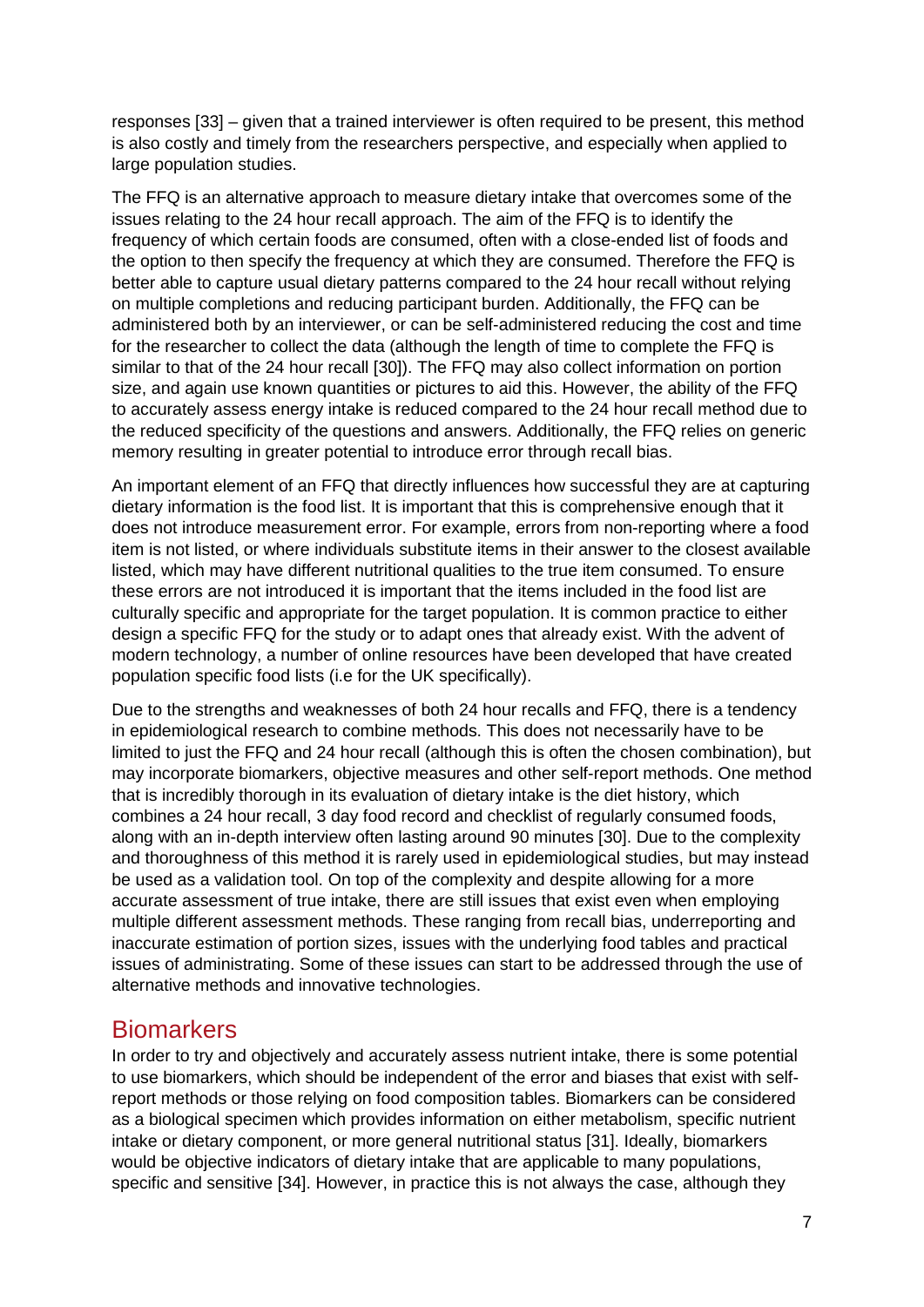may still have great functional use in informing us about the dietary intake of individuals understudy.

Because of the different aspects of diet that biomarkers can assess, they are often grouped into four non-mutually exclusive categories, these being: a) recovery; b) concentration; c) replacement; and, d) predictive biomarkers. Other classification systems also exists, one groups biomarkers according to the way they are measured, with two groups: biomarkers of dietary exposure and biomarkers of nutritional status. The former of these measures the intake of specific nutrients, food, food groups and so on. The latter measuring not just the intake but the way in which it has been metabolised, which may be affected by disease processes or interactions with other nutrients [35]. On top of this, they can be categorised by the time period of which they represent, with short term biomarkers reflecting dietary intake of over hours today (such samples normally come from urine, plasma or serum samples), medium term which represents dietary intake of weeks and months (this is normally ascertained from blood or adipose tissue), and long-term of over months to years (taken from nails, hair and teeth samples) [31].

#### i) Recovery Biomarkers

Recovery are based on known physiological balances between intake and expenditure, and when used provide a dose-response relationship with intake. As such, these biomarkers have the greatest potential as a validation tool as they are specific and not significantly affected by inter-individual differences in metabolism. There are only a few known recovery biomarkers, these being doubly-labelled water which measures total energy expenditure, and urinary nitrogen and potassium which measures protein and potassium respectively.

Perhaps the best known and most widely applied recovery biomarker is doubly labelled water (DLW) which is often considered the gold standard for measuring energy expenditure, and therefore may be used as a validation technique for other dietary assessment methods. In order to measure energy expenditure, individuals are given water made up of heavy hydrogen ( ${}^{2}$ H) and oxygen ( ${}^{18}$ O), from which expenditure of CO ${}^{2}$  can be calculated as the oxygen isotope is lost as water and carbon [36]. As such can also be used as an accurate measure of energy intake in free-living weight stable participants. However, before being used to validate other methods of nutritional assessment, recovery biomarkers must first be calibrated in controlled settings [34]. Such processes can be very expensive, time consuming and complex. As such, use of recovery biomarkers in large epidemiological studies is limited and instead may be used in a sub-study population to act as a calibration tool for other methods.

#### ii) Concentration Biomarkers

Concentration biomarkers are highly correlated with dietary intake, but are affected by interindividual variation that may be caused by things such as metabolism, age, gender, smoking status, weight and physical activity. Although concentration biomarkers do correlate highly with the nutrient under study, the correlation is expected to be less than that of recovery biomarkers, and they cannot provide an exact estimate of intake. Therefore concentration biomarkers have reduced suitability in validation studies, although they have been used in this way and agreement between other methods and concentration biomarkers deem the method more reliable. Examples of concentration biomarkers are fatty acids that are found in adipose tissues, serum vitamins, blood lipids and urinary electrolytes.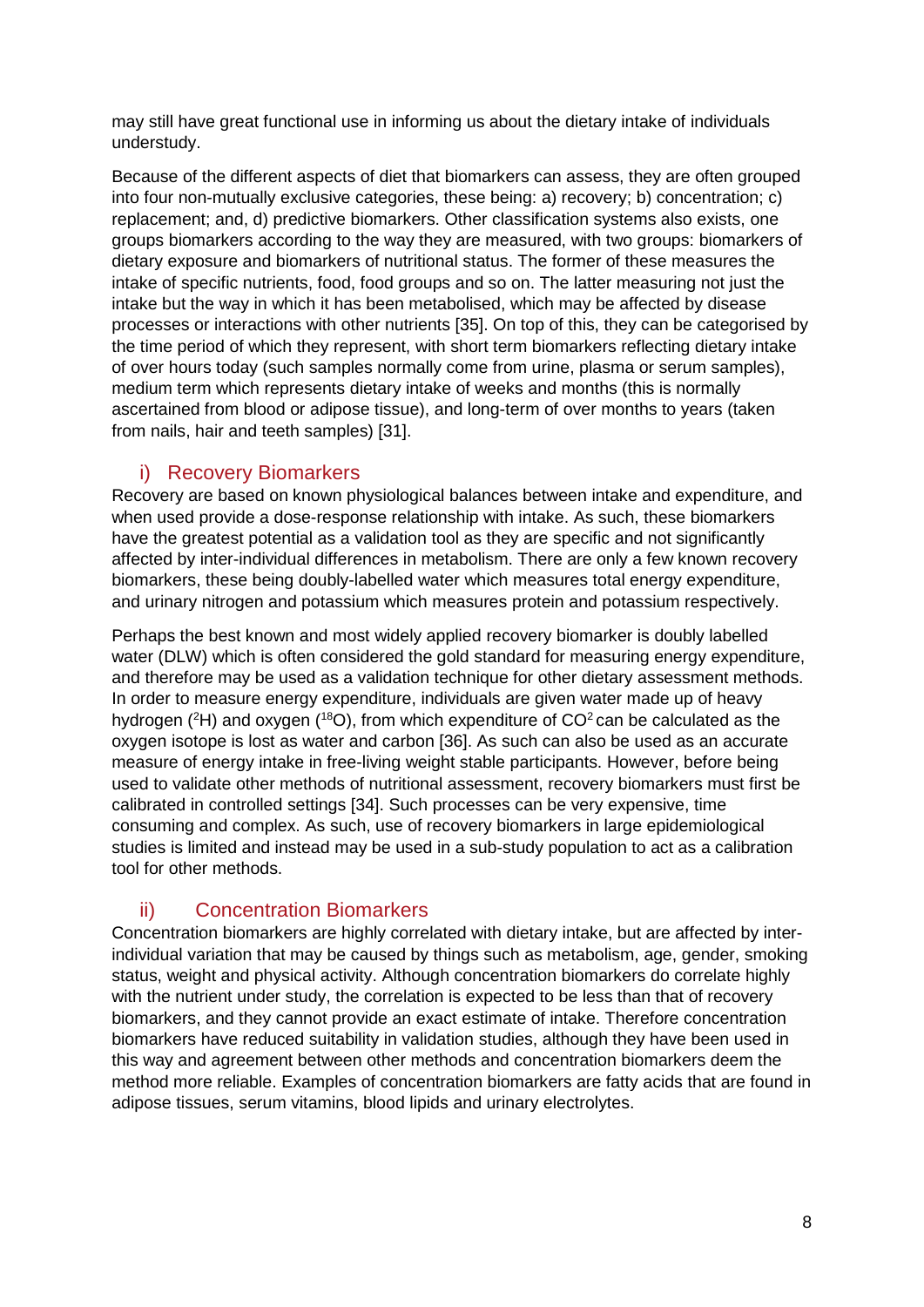#### iii) Predictive Biomarkers

Predictive biomarkers are similar to recovery biomarkers in that they are time-dependent and sensitive to intake in a dose-response manner. However, they do not have the same recovery rate as other biomarkers such as DLW. Predictive biomarkers may therefore be useful in assessing measurement error in other methods. Although there is only one widely use predictive biomarker, this being urinary fructose and sucrose which is highly correlated with sugar despite very small fractions being present in the sample.

#### iv) Replacement Biomarkers

Replacement biomarkers are similar to that of concentration biomarkers, but are often used for compounds where the information available in food composition databases is unsatisfactory or not available. Replacement biomarkers can also be indicative of metabolic responses to dietary stimulus. Examples of these type of biomarkers include sodium, phytoestrogens, polyphenols or aflatoxin.

#### **Considerations**

When choosing a biomarker it's necessary to consider a number of practical elements associated with the collections. This includes thinking about the specimen that is required to detect the biomarker, with different methods reflecting different lengths of intake [37]. Additionally, different specimens may have different burden to the participant. Biomarkers such as hair, nails, cheek cells and fingerprint blood spots are fairly easy to collect, whilst stool and urine samples may be more difficult to collect and methods requiring biopsies or full blood samples may be considered more invasive to the participant. There may also be differences in the way biomarkers need to be stored, and the risk of contamination which may be particularly high in hair and nail samples which may occur prior to the sample being taken. Additionally, the timing of the specimen collection is important in samples which reflect short term intake, especially those with diurnal variation, and should be standardised across collections. There may also be seasonal variation, which may either be due to seasonal variation in the diet, or to seasonality in external factors which effect the biomarker (vitamin D is produced in the body when exposed to sunlight, resulting in seasonal differences in 25-hydroxy vitamin D levels) [38].

Biomarkers have a lot of potential to be used in epidemiological studies, either as validation tools to be compared against other methods, or for specific investigation of the nutrientdisease relationship. For the latter, it is often concentration and replacement biomarkers that are used. It may therefore be of consideration to include such biomarkers in epidemiological studies alongside other methods. However, there are still limits in the ability of such biomarkers to be translated into absolute dietary intake as they are influenced by factors that would not affect traditional methods of measuring intake (i.e. inter-individual differences in metabolism, smoking, genetics, interactions with other diet related nutrients and so on). Recovery and predictive biomarkers may be very accurate and informative measures of total energy intake and other dietary components, but they are complex and costly to use. This may limit their ability to be applied to epidemiological studies on a large scale, but they may still be appropriate for use as a validation tool against the primary method, taken in a subsample of the study.

#### The Food Metabolome

Another field relating to biomarkers that has potential for research in nutritional epidemiology and dietary assessment is metabolomics, which involves the screening of small molecule metabolites that are found in bodily samples (blood, saliva, urine etc). The combined characteristics of the metabolites makes up the metabolome, which is essentially a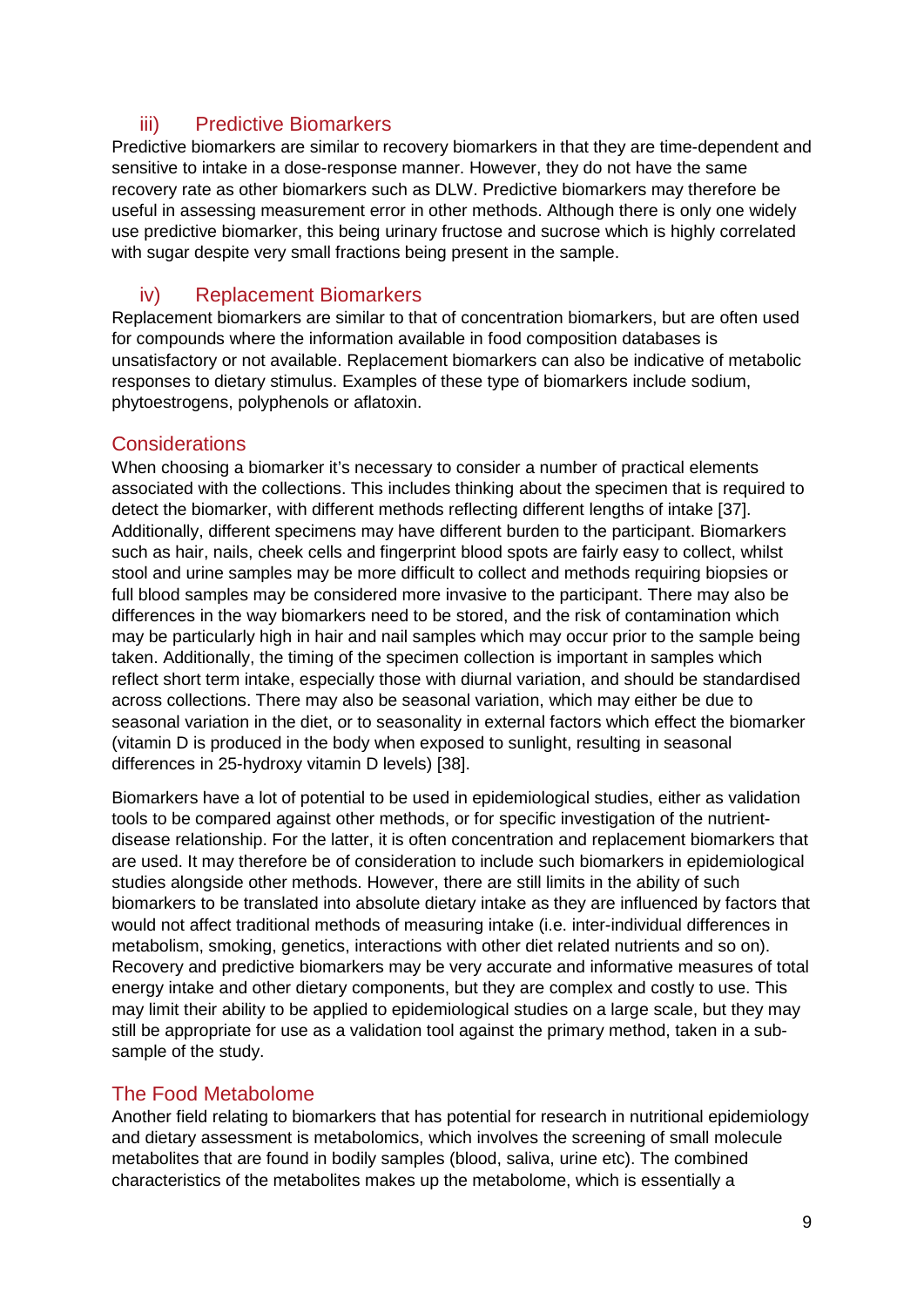"molecular fingerprint" [27, 39]. Research has found that a number of different factors effect an individual's metabolome, with diet being one of the most important. This has resulted in a focus on the food metabolome which is part of the human metabolome that relates specifically to the digestion and biotransformation of foods. The food metabolome is incredibly complex with at least 25,000 known compounds from food contributing to it [40]. The complexity and diversity of the food metabolome makes it possible to relate variations to differences in diets, and may allow for more accurate identification and research into nutrient-disease relations. In particular, research in metabolomics has been incredibly important in the identification of new biomarkers, including those which are indicative of specific dietary patterns i.e vegetarian diets, Mediterranean diets [41].

### Innovative technologies

With ever developing and increasingly widespread use of technology, there is also growing potential for this to be utilised in large studies to assess dietary intake. A report by the Office for National Statistics indicated that in 2018, 90% of UK households had internet access, with 78% of adults using mobile phones to do so making it the most popular method to access the internet [42]. This is with the exception of over 65's who preferred tablet computers, but still favoured mobile phones when accessing the internet on the go [42]. Given the widespread acceptability of internet and mobile devices, utilisation of these in dietary assessment can transform the way in which data is collected and in some cases analysed.

There have been a number of reviews outlining the different methods available for dietary assessment using new technologies, and different ways in which this has consequently being classified. Perhaps one of the most extensive and widely sighted review is Illner et al (2012), who categorised the novel methods in to 6 groups, these being: i) Personal digital assistant (PDA); ii) mobile based; iii) interactive computer; iv) web based; v) camera and tape recorder; and, vi) scan and sensor based.

#### i. Personal Digital Assistants

A PDA is a handheld computer that has software installed that helps assess dietary intake, and can be used for real-time data collection [43]. In order for participants to use PDA they require training on how to use the device, this coupled with the extensive food lists that exist on PDA (ranging from 180 to over 4,000) raises the participant burden, with it being reported to be higher than that of traditional pen and paper methods [43]. Moreover, although PDA were the leading mobile technology for dietary assessment, this has quickly been surpassed by mobile phone based technologies with the development and common use of smartphones [44].

#### ii. Mobile Based Technologies

There's great interest in the possibility of using mobile phones to collect dietary intake, due to the greater possibility of real-time data collection and the wide spread use of mobile phones, even among older generations. In Illner *et al's* (2012) review, a major aspect of the mobile phone based technologies was the possibility of voice and photograph recording, with examples of these being the Japanese "Wellnavi", the "Mobile phone food record" and the "spoken dietary record". In each of these either verbal dietary records or photographs are taken (using a fiducial marker) and either sent to a dietician for analysis through the phone, or analysed by automated software.

However, perhaps the more common understanding of mobile based technologies now are those that have either been adapted from web applications for use on a portable device, or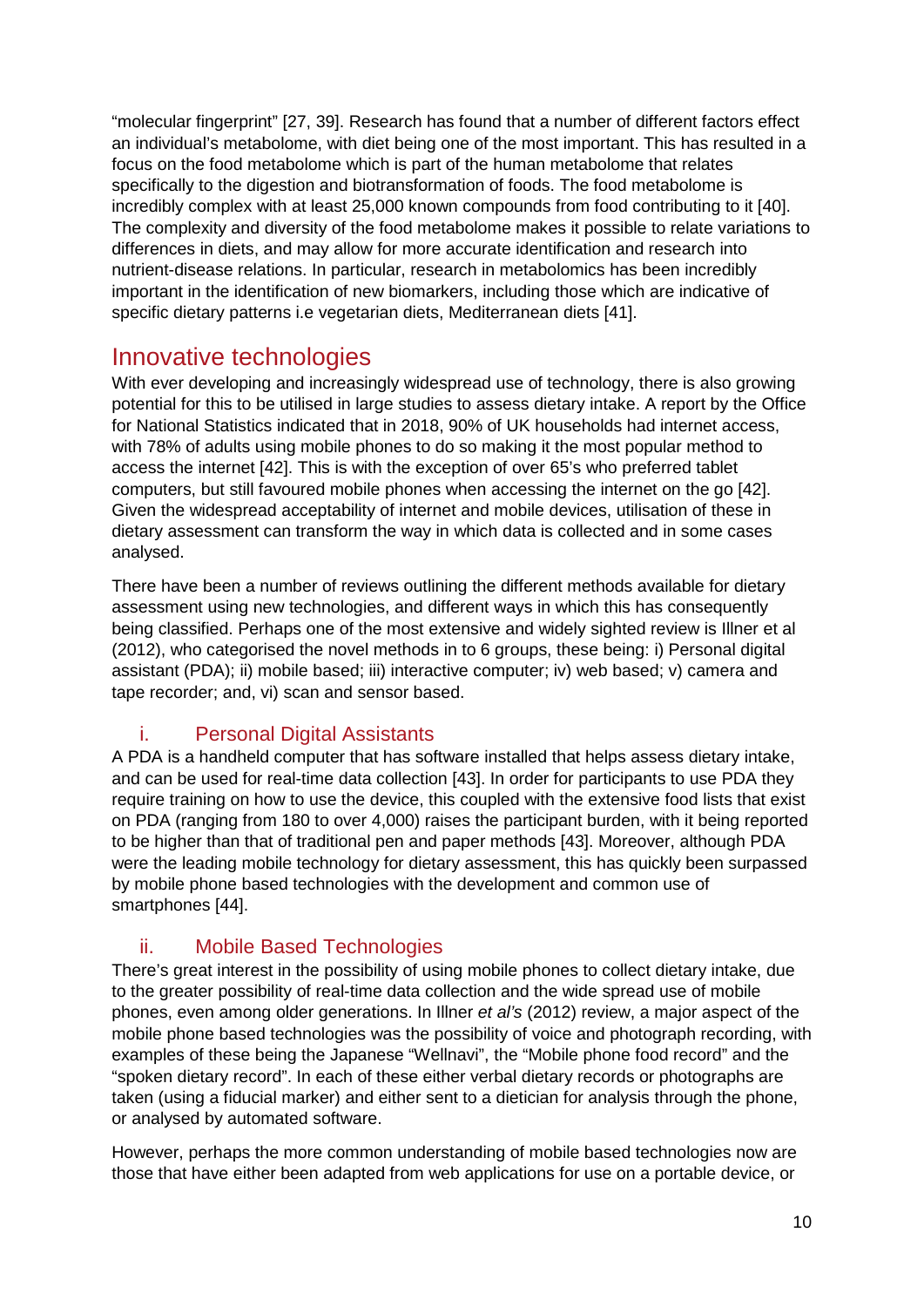alternatively apps that have been specially designed for mobile phones. It is possible that either of these two may incorporate photo and voice recordings, but it is not an essential element of the mobile based technologies for dietary assessment. Additionally, another avenue that may be explored is the use of commercial apps for weight loss that may incorporate a tracking aspect of diet, examples of these include MyFitnessPal, My Meal Mate (MMM), DietSensor (the latter of which has a feature for barcode scanning), among others. However, it is important to note that as these apps are intended for use in weight loss and fitness tracking, there is possibility that even if only the food tracking elements are harnessed there may still be some bias introduced by individuals altering their diet during use or from independently accessing the weight loss features of the app.

Although the widespread use of smartphones mean that mobile based apps have great potential in dietary assessment, at current there are few apps that exist that have a strong theoretical basis or that have been appropriately validated. In an assessment of 800 health and fitness related apps only 28 were related to dietary intake and had feature that allowed for dietary intake to be recorded and tracked [45]. When 3 day dietary records were inputted into all the apps, although the mean differences from the diary was small (absolute energy difference 127kj (95% CI -45,299), percentage energy difference 1.9% (95% CI -0.5, 4.4), the variance between the apps was in some cases considerable (one app reported 1001kJ greater and another 700kJ lower energy intakes than the inputted food record) [45]. A separate review looking at the feasibility and validity of dietary apps reported in English language publications between 2001 and 2013 found that although acceptability by participants was high, there were no advances in terms of reliability or validity compared to conventional methods [46].

One app which seems to have greater reported underpinning evidence is My Meal Mate (MMM), which was designed using an evidence based behavioural approach [23], and includes features for diet monitoring including the option to take photos of food to help with recall at a later point [46]. In a validation study of 50 volunteers, there was high correlation comparing the means of 2 days of MMM with 24 hour recall (r=0.69–0.86; P<0.001), but this was lower when looking at the mean over 7 days (r=0.64–0.75; P<0.001) [47]. Moreover, there was wide limits of agreement between the MMM and the 24 hour recall at the individual level, but reasonable agreement at the population level, which can be best explained by variance in the ability to estimate portion size [47]. However, these limits of agreement at the individual level were still smaller than those reported by studies using PDA [46], and there have been demonstrated preferences for and increased adherence to MMM compared to more traditional pen and paper methods over a 6 month study period [48].

Other aforementioned apps that may be considered either now or in future data collections are MyFitnessPal (MFP) and Diet sensor. Diet Sensor is a relatively new app that is designed with the aim of achieving weight loss. It has features that allow for tracking of food intake, including audio options to dictate food consumption and the option to purchase a connectable scale for accurate measure of portion sizes [49]. DietSensor automatically analyses the nutritional information from the food inputted, as well as having the option to scan bar codes of food purchased which could also be utilised to measure monetary expenditure on food [49]. Despite these promising features, DietSensor has not been tested in any formal validation studies. However, Diet Sensor cites scientific literature which has been used in its design along with the involvement of doctors and dieticians, and therefore may be a promising application for use in epidemiological studies in the future.

MFP is arguably one of the most popular and publically available fitness app, and also incorporates elements of behaviour change theory into its design, along with features that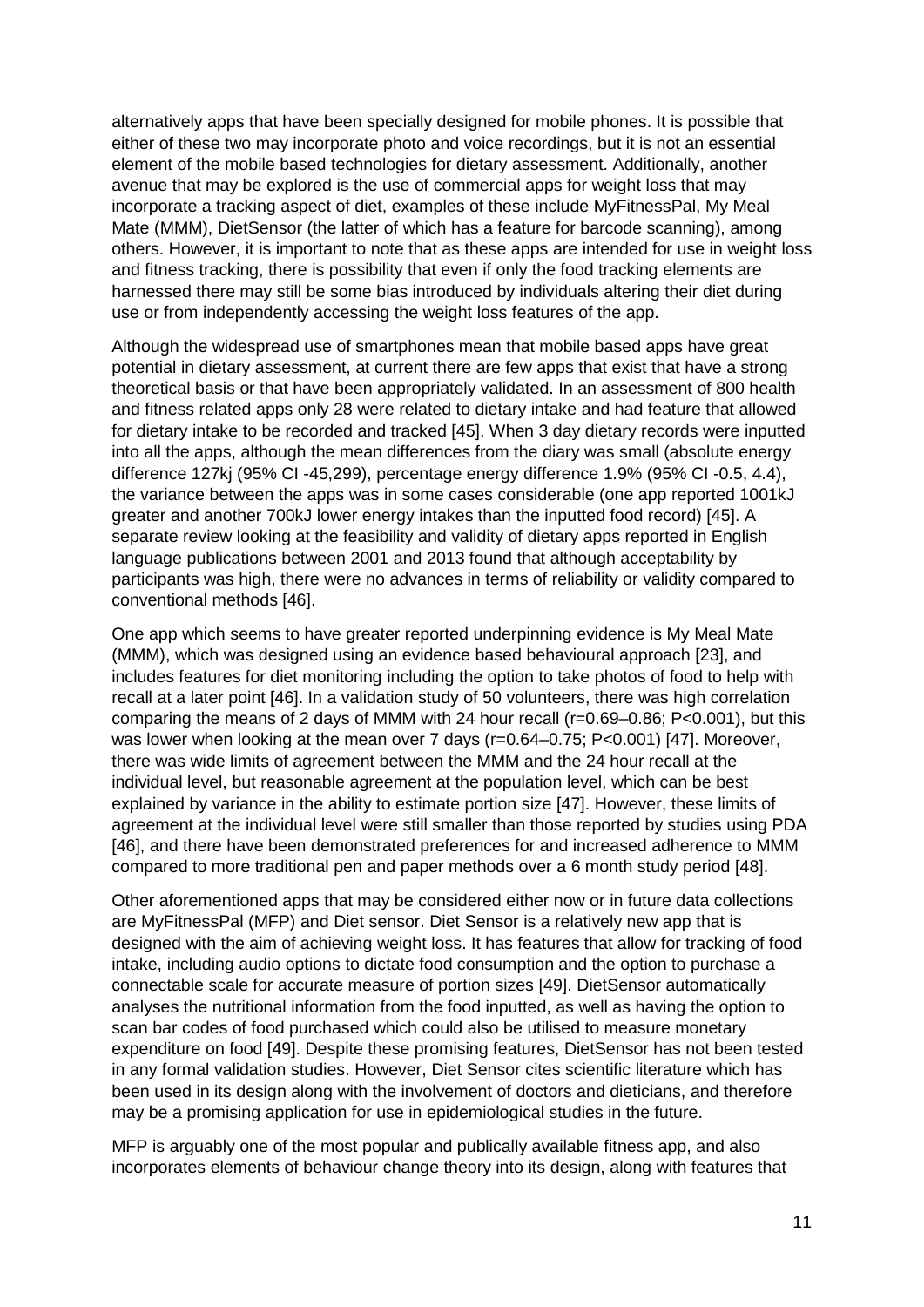allow for self-monitoring of dietary intake [50]. MFP therefore has a lot of potential to be used in the CLS cohorts as it is likely that some cohort members may already be familiar with and using the app, which may improve ease of use. Additionally it may be possible to harness data from it that has already been collected. A recent validation study comparing MFP to paper based food records demonstrated that MFP had good relative validity, especially for energy (Adjusted mean difference (kJ)= -56.04 (s.d 851.82) p=0.61, r=0.70 p<0.001) and fibre (Adjusted mean difference (g)=  $-0.46$  (s.d 4.08) p=0.12, r=0.63 p<0.001), although significant differences did exist in regards to carbohydrate (Adjusted mean difference (g)= −25.41 (s.d 22.41) p<0.001), lipid (Adjusted mean difference (g)= −10.94 (s.d 8.65) p<0.001) and protein (Adjusted mean difference (g)= -10.92 (s.d 8.10) p<0.001) intake [51]. Overall MFP tended to underestimate dietary intake compared to traditional pen and paper methods, resulting from an inadequacy of the underlying database [51].

#### iii. Interactive Computer Technologies

Interactive computer based technologies assess dietary intake from the recent or distant past, but may adopt a multi-media approach to do so such as animations, audios, photos, use of colour, touch screens and pop up functions [43, 52]. Interactive computer based technologies are often modelled off traditional pen and paper methods, and may be similar to web based technologies in their use of probing, coding and calculating intake through multiple media and direct transfer of data – however, they differ in that they often require less programming than the web-based methods [52]. Similar to PDA's being surpassed by mobile based technologies, many interactive computer based methods have largely been overtaken by web-based assessment methods, which although are very similar are accessible regardless of time or location.

#### iv. Web-based Technologies

Of the innovative technologies, web-based methods are perhaps the most advanced and widely used in epidemiological research. They are very similar to interactive computer technologies, measuring dietary intake over either a short or long period of time and modelled of traditional methods, but require a greater amount of programming and are characterised by various different software components [52]. Because they are web-based, the software is accessed online instead of at the desktop computer, allowing data collection irrespective of time and place as long as there is satisfactory internet connection.

Different methods may be adopted in the way they collect data from participants to help increase the accuracy of information collected through web-based tools, one such method is the multiple automated pass method (AMPM) which has been developed by the US department of agriculture. The method is a five-step, multiple-pass technique with the first step involving an unaided and unstructured recall of items from an extensive list of food and drinks [53]. The following three steps are structured and involving memory cues, followed by a final probe step of unstructured recall with additional memory cues [53]. This method has been incorporated into the Automated Self-Administered 24-Hour (ASA24) Dietary Assessment Tool, a self-administered 24 hour recall which has been designed for use in the US and Canada, and has been adopted into over 5,100 studies since its release in 2009. Although the ASA24 is not designed for use in the UK, INTAKE24 is an online multipass 24 hour recall that is based on the AMPM method and was initially developed for UK use in 11- 24 year olds, but with expansion to older age groups [54].

There are multiple different web based tools available, with the most relevant for applications in UK epidemiological (or those which are well established in nutritional epidemiology i.e ASA24) detailed in Table 1. Of the tools listed, Oxford WebQ has previously been used in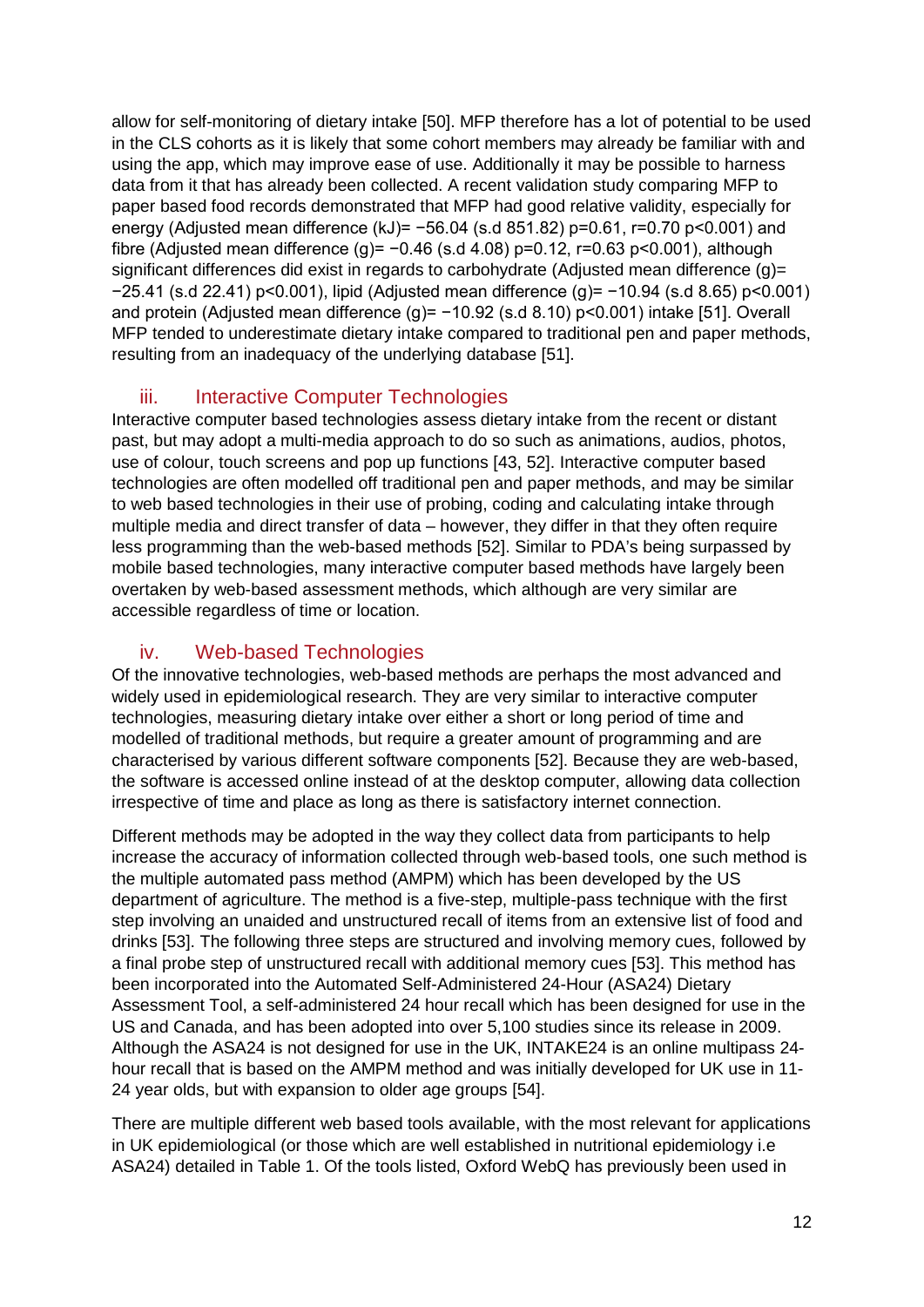| <b>Online</b><br><b>Tool</b> | <b>Country</b> | <b>Features</b>                                                                                                                                                                                                                                                                                                                                                                                         | Time to<br>complete         | N of food<br>items in<br><b>Database</b>                 | <b>Validation Studies Available</b>                                                                                                                                                                                                                                                                                                                                                                                                                                                                                                                            |
|------------------------------|----------------|---------------------------------------------------------------------------------------------------------------------------------------------------------------------------------------------------------------------------------------------------------------------------------------------------------------------------------------------------------------------------------------------------------|-----------------------------|----------------------------------------------------------|----------------------------------------------------------------------------------------------------------------------------------------------------------------------------------------------------------------------------------------------------------------------------------------------------------------------------------------------------------------------------------------------------------------------------------------------------------------------------------------------------------------------------------------------------------------|
| Oxford<br><b>WebQ</b>        | <b>UK</b>      | Web-based 24 hour dietary<br>assessment, designed for repeated<br>administration in large prospective<br>studies. Self-administered, with<br>automated nutrient calculations.<br>Used in UK biobank, Million Women<br>Study, CLS cohorts.                                                                                                                                                               | 12.5<br>minutes             | 206 foods<br>and 32<br>dinks split<br>into 21<br>groups. | Comparison against interviewer administered 24 hour<br>recall in 116 participants, spearman's rank correlation<br>for the 21 nutrients obtained on Oxford WebQ was 0.6<br>with majority between 0.5 and 0.9. Difference in energy<br>intake was +12kJ (+3kcal), with all nutrients except<br>carotene and B12 vitamins no more or less than 10%<br>different [33].<br>Other validations planned (REC reference<br>14/LO/0293): a) Comparison of dietary estimates in the<br>National Diet and Nutrition Survey; b) Comparison with<br>biomarkers and myfood24. |
| MyFood24                     | UK             | Online 24-hour recall, can also be<br>used as a food diary. Self-<br>administered or interviewer<br>administered.<br>Large number of food items for<br>participant selection, both generic and<br>branded.<br>Uses standard portion sizes, food<br>weighting and photographs.<br>No training required.<br>Data output as Microsoft excel file,<br>requiring further analysis in statistical<br>package. | 19<br>minutes<br>$(+/- 7)$  | 45,000                                                   | When compared to interviewer administered 24 hour<br>recall, mean difference of -230 kJ (-55 kcal) (95 % CI<br>$-490$ , 30 kJ ( $-117$ , 7 kcal); P=0 $\cdot$ 4) in energy intake,<br>with limits of agreement ranging from $(3336 \text{ kJ} (-797$<br>kcal)) lower and (2874 kJ (687 kcal)) higher [55].                                                                                                                                                                                                                                                     |
|                              |                |                                                                                                                                                                                                                                                                                                                                                                                                         |                             |                                                          | Further comparison with interview administered<br>multiple pass 24 hour recall and biomarkers found<br>attenuation from biomarkers in both self-report<br>methods (attenuation factors of 0.2-0.3 for myfood24),<br>but comparability of myfood24 with interviewer<br>administered [56].                                                                                                                                                                                                                                                                       |
| <b>INTAKE24</b>              | <b>UK</b>      | Open source, self-administered,<br>online 24 hour recall. Based on<br>AMPM.                                                                                                                                                                                                                                                                                                                             | 13<br>minutes,<br>dependent | 2,800                                                    | Comparison with interviewer led 24 hour recall in 180<br>individuals aged 11 to 24 (split into two age groups),<br>repeated on four occasions for each individual.                                                                                                                                                                                                                                                                                                                                                                                             |

## **Table 1: Web-based tools for assessment of dietary intake**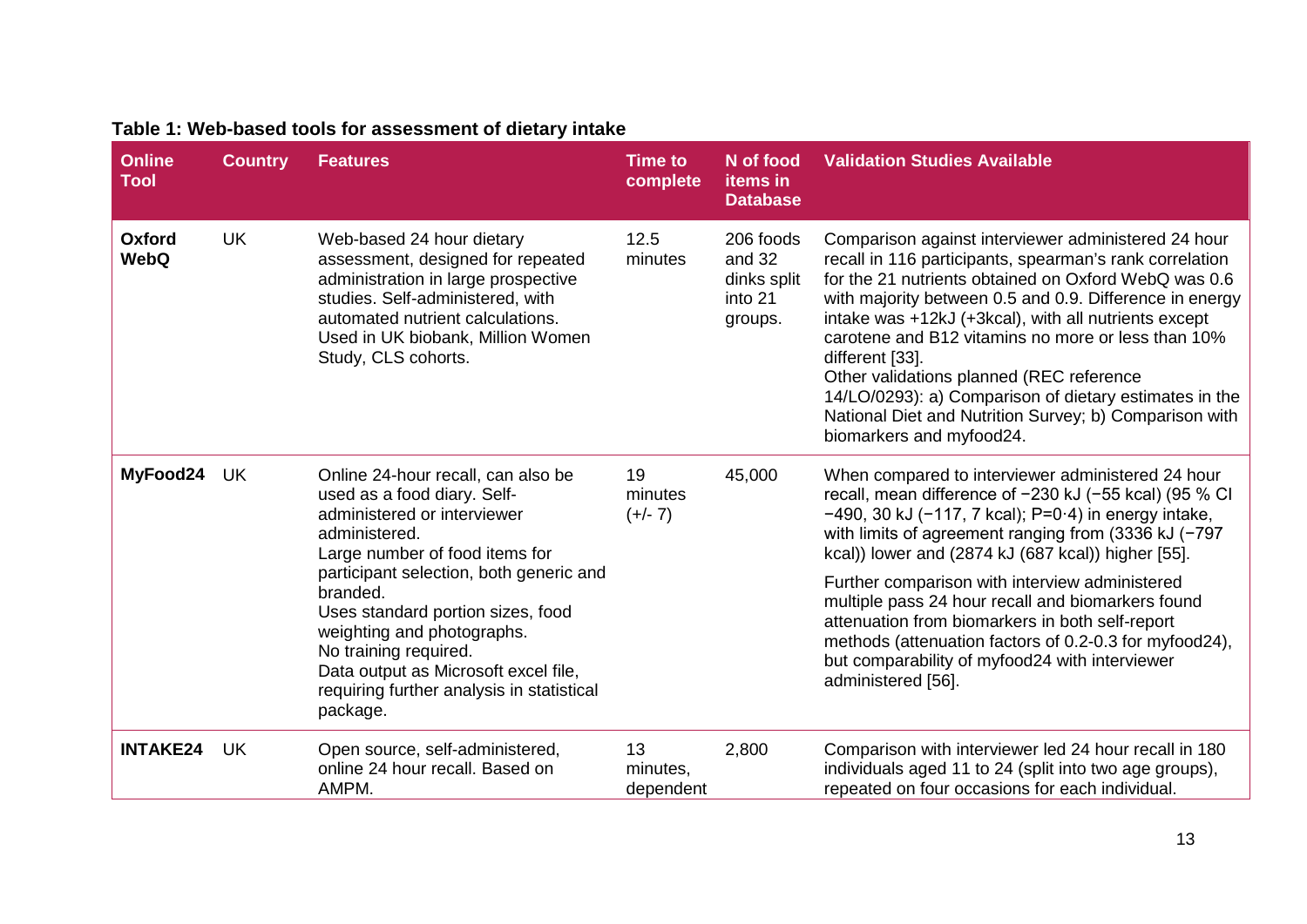|              |                                                      | Images used to calculate portion size,<br>high tolerance to spelling mistakes,<br>automated coding of nutrition.<br>Accessible on multiple devices<br>including mobiles and tablets.                                                                 | on<br>interface                                                |                                               | Tendency to underestimate by 1% with limits of<br>agreement 49% lower and 93% higher. Difference in<br>energy intake was -142 kJ (-34 kcal) in the 11-16 year<br>olds and -108kJ (-26kcal) in the 17-24 year olds [57].                                                                                                                                                 |
|--------------|------------------------------------------------------|------------------------------------------------------------------------------------------------------------------------------------------------------------------------------------------------------------------------------------------------------|----------------------------------------------------------------|-----------------------------------------------|-------------------------------------------------------------------------------------------------------------------------------------------------------------------------------------------------------------------------------------------------------------------------------------------------------------------------------------------------------------------------|
| Food4Me      | 7<br>European<br>countries<br>including<br><b>UK</b> | Online FFQ, with 157 food items.<br>Designed from EPIC-Norfolk FFQ<br>(130 food items) with input from 7<br>other EU countries (an additional 27<br>food items).<br>Uses standardised photographs to<br>help with reporting of portion size.         | <b>Not</b><br>reported                                         | 157 items<br>grouped<br>into 11<br>categories | Comparison against the EPIC Norfolk printed FFQ in<br>113 participants, mean age 30. Difference energy<br>intake was 2828 kJ (+676 kcal) higher than the paper<br>FFQ. Correlations for specific food groups were<br>between 0.41 and 0.90, with highest agreement for<br>alcohol (93%) and lowest for polyunsaturated fatty<br>acids (77%) [58].                       |
|              |                                                      |                                                                                                                                                                                                                                                      |                                                                |                                               | Validation against 4-day weighted food diary in 49<br>participants (mean age 27) found non-significant<br>differences in energy between Food4Me (2115.2 kcal<br>(SD 809.1)) and the weighted food diary (1936.9 kcal<br>(SD 505.8)), and found moderate agreement between<br>the two methods with less than 5% of cases falling out<br>of the limits of agreement [59]. |
| <b>ASA24</b> | USA and<br>Canada                                    | Self-administered 24 hour recall,<br>using the validated automated<br>multiple pass method (AMPM).<br>Participants guided through<br>completion with an animated guide.<br>Requires standard computer monitor<br>and high-speed internet connection. | 24<br>minutes<br>average,<br>range of<br>$17 - 34$<br>minutes. | 10,000                                        | Compared with true intake and plate waste from three<br>meals, and interview administered AMPM. Performed<br>well although the interviewer administered AMPM<br>performed slightly better on true intakes for matches,<br>exclusions, and intrusions. Difference in energy intake<br>was -2kJ (-0.5 kcal) 95% CI 987, -992 kJ, 236, -237<br>kcal [60].                  |
| <b>NANA</b>  | UK and<br><b>USA</b>                                 | Touch-screen computer based self-<br>administered food record, designed<br>for use in older adults. Also contains<br>features to assess cognition and<br>physical activity.                                                                          | <b>Not</b><br>reported                                         | 1,200                                         | Validation in 40 individuals aged 65 and over, use at<br>three 7-days periods, at 4 week intervals, compared to<br>a 4-day food diary. Found good relation with dietary<br>intake (energy, carbohydrates and protein) although<br>slightly lower estimation with NANA – difference in                                                                                   |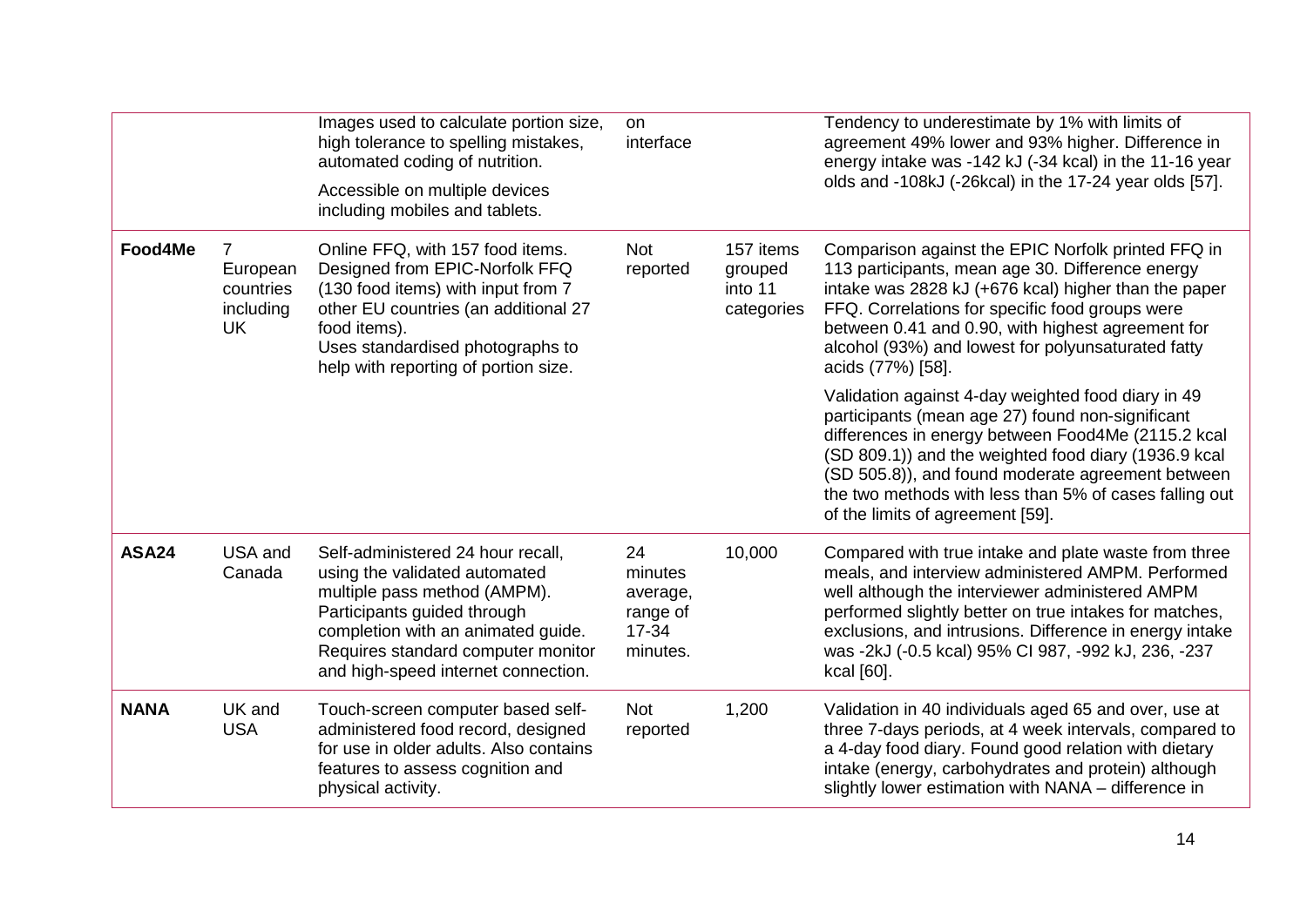| Both participants and researchers<br>need training for use. | energy between NANA and food diary was -250 kJ,<br>95% CI-1711,1212 (-60 kcal, 95% CI-409, 290) [61].                                                                                                                                                                                                                                                                                                                                                                                                                                                                                                      |
|-------------------------------------------------------------|------------------------------------------------------------------------------------------------------------------------------------------------------------------------------------------------------------------------------------------------------------------------------------------------------------------------------------------------------------------------------------------------------------------------------------------------------------------------------------------------------------------------------------------------------------------------------------------------------------|
|                                                             | Validation in 94 individuals aged 65-89 against a 4 day<br>estimated food diary and biomarkers (Blood and 24<br>hour urine, only taken in 76 of the participants).<br>Reasonable agreement between NANA and the food<br>diary for energy and macronutrient intake, with<br>correlations ranging from 0.879 (p<0.001) for energy<br>and 0.750 (p<0.001) for protein. Correlations in both<br>NANA and the food diary with urinary urea and dietary<br>protein (NANA: r 0.466, P<0.0001), and correlations<br>only in NANA for plasma ascorbic acid and dietary<br>vitamin C intake (r 0.294, P<0.028) [62]. |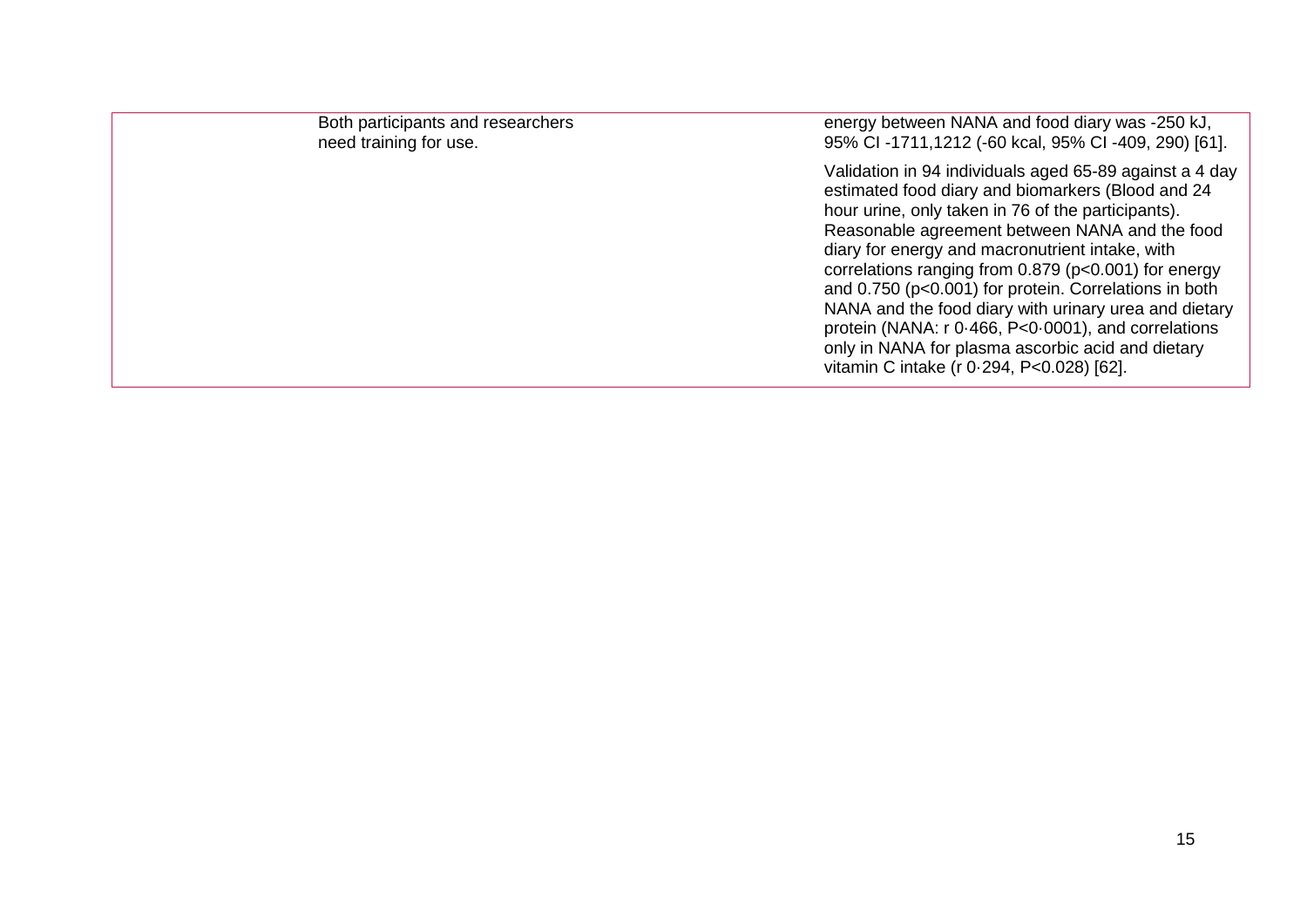the CLS cohorts, as well as UK biobank and the Million Women's Study. Taking only 12.5 minutes to complete on average, this is much faster than a traditional 24 hour recall which typically takes 30 minutes to complete and an additional 30 minutes to code the data [33]. Although a 24 hours recall, the format of which participants report their food intake is similar to an FFQ by recording frequency of consumption of 21 food groups, with the Oxford WebQ being previously described as a hybrid method because of this feature [23]. Oxford WebQ records portion size through specified servings, with additional descriptions for foods which don't have a standard serving sizes, for example cheese. Participants are then expected to adjust their reported portion relative to the standard serving size. This contrasts to other methods such as INTAKE24, myfood24, food4me and ASA24 among others, which utilise photographs to measure portion size, especially for foods which don't have a standard serving size [23].

In validation studies comparing Oxford WebQ to interviewer administered 24 hour recall among 116 men and women, Oxford WebQ was found to reasonably capture similar food items and to report similar nutrients. The spearman's rank correlation for the 21 nutrients obtained on Oxford WebQ was 0.6 with majority between 0.5 and 0.9, and the difference in energy intake was +12kJ (+3kcal), with all nutrients within 10% more or less than the interviewer administered, with the exception of carotene and B12 [33]. Oxford WebQ has also been shown to be reasonably acceptable for use, with 66% of participants completing the survey in the UK biobank at least once, and higher completion rates went sent during the week [24]. However, only 16% of individuals completed the Oxford WebQ survey on all 4 assessments over a 16 month period, raising issues regarding the play off between increased participant burden at risk of reduced accuracy in dietary assessment. There have been plans for further validation of the Oxford WebQ with biomarkers and myfood24, another web-based 24 hour recall designed for use in the UK (REC reference: 14/LO/0293).

Myfood24 is an online tool that has been developed by the Nutritional Epidemiology Group in the School of Food Science & Nutrition at the University of Leeds, with the aim of supporting academic research into dietary intake[63]. Myfood24 has a number of features which makes it stand out compared to other online tools, primarily the size and scope of the underlying food database. The current version of the UK food composition database has roughly 3,300 generic items. However, myfood24 has developed a new comprehensive food composition database containing  $\sim$  50,000 products [23, 63]. The process by which this was developed was to use "Back of Pack" data from branded food and to match it to the generic database, to create a fully comprehensive database of the foods available in the UK. This database is continuously updated to account for the changeability of the UK food systems, with it being estimated that 10,000 new products are introduced each year whilst other are discontinued, and many other products only being available at certain times of year due to seasonal demands [63].

Because of this large database, myfood24 uses a search strategy to complete the dietary assessment, with additional formatting to ensure the ease of which items can be selected and that accurate assessment is made i.e ensuring most popular foods displayed first, common synonyms and misspellings, prompting for common accompaniments, and clarification of serving sizes. Other benefits of myfood24 is the ability to be used both prospectively and retrospectively, and to either be self-administered or interviewer led. The tool also has real-time feedback on nutrient intake and removes the need for extensive coding following completion of the survey. Additionally, myfood24 has the option for customisation in the researcher area of the tool, allowing for project specific logos and text and the ability for researchers to send out tailored invitations, reminder emails and prompts [23].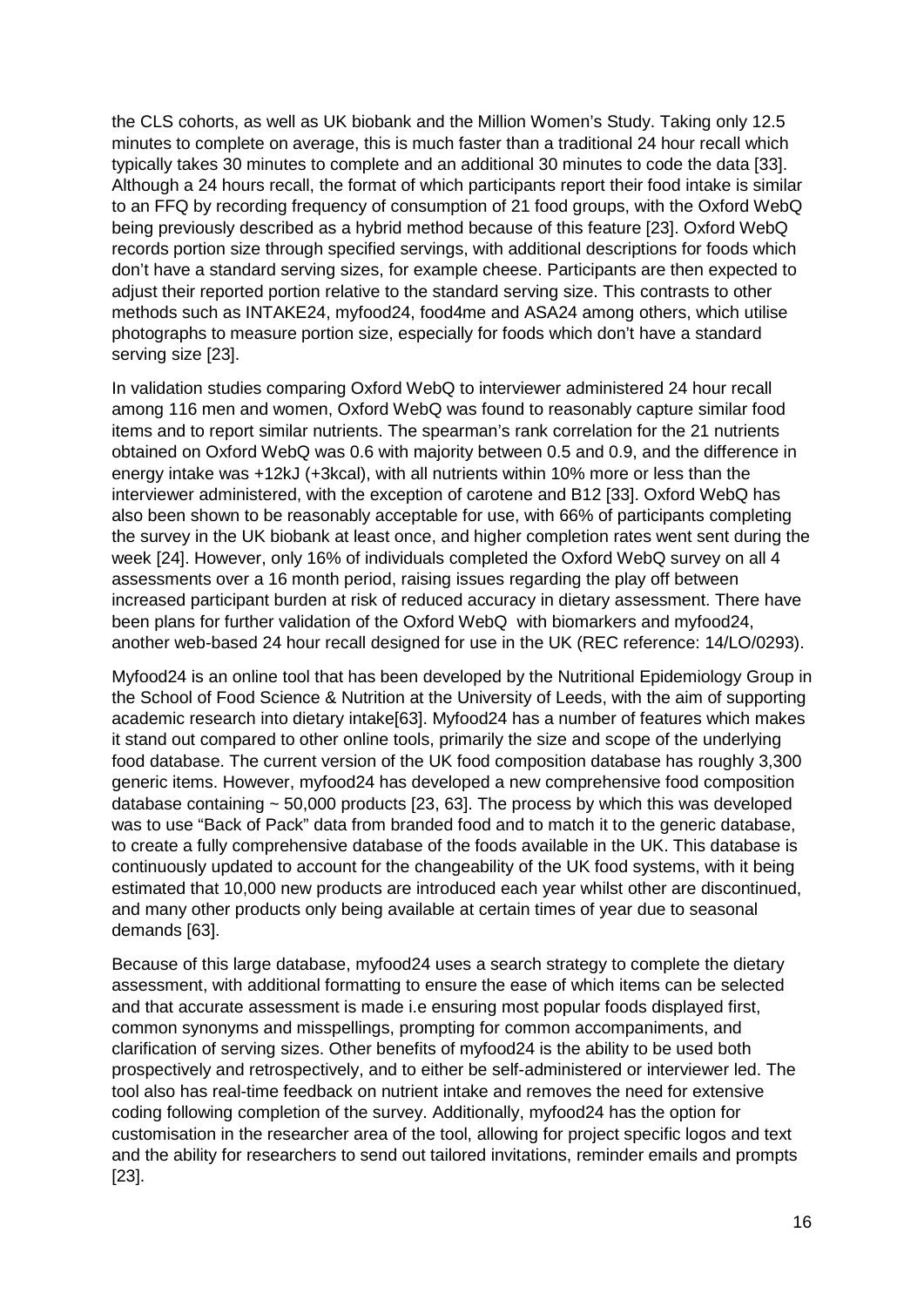In comparison with interviewer led 24-h multiple-pass recall among British adolescents aged 11-18, there was a mean difference of −230 kJ (−55 kcal) (95 % CI −490, 30 kJ (−117, 7 kcal); P=0·4) in energy intake, with limits of agreement ranging from 39% lower and 34% higher than the interview administered. Myfood24 proved to have good agreeability for classifying individuals into tertiles of energy intake, and additionally had high agreement between day 1 and day 2 when compared to the interviewer administered, indicating that myfood24 has potential in epidemiological studies to collect data of comparable accuracy to that of interview administered 24 hour recall [55]. A more recent validation study of myfood24 comparing it against an interviewer administered multiple-pass 24-h recall, as well as a number of biomarkers, found myfood24 to attenuate nutrient intake (0.19 (95% CI 0.10, 0.29)) comparative to the biomarkers, but overall was comparable to the interviewer administered method which also attenuated intake (0.32 (95% CI 0.21, 0.43) [56].

#### v. Camera and Tape Recorder

Camera and tape recorder technologies measure dietary intake through either visual or verbal records of consumption, along with plate waste, which is then analysed to calculate nutritional intake. Given these methods only require the user to take photos of their meals, such methods have the potential to reduce burden on the participant compared to other methods or real-time recording. Among camera based methods, two main approaches exist, those requiring input from a researcher to calculate nutrition, and those not requiring human input [44]. Methods that don't rely of photos by a dietician include products such as DietCam which automatically estimates the nutrient content through photos taken on a smart phone [64], reporting an 84% accuracy of recognition on regularly shaped foods [65].

Of the former, the Remote Food Photography Method (RFPM) is an example where images are sent to a Food Photography Application and then analysed through comparison with an images of food portions to estimate intake [66]. The RMPM has been validated against doubly labelled water in thirty adult participants [67] and among thirty-nine minority preschoolers (aged 3 to 5 years old) [68]. Although the RFPM method compared well to doubly labelled water among the adult participants (only underestimating energy intake by 3.7% when provided with customised prompts), among the pre-schoolers there was a tendency for the method to underestimate calorie intake by 222kcal/d (-15.6%, P<0.0001) regardless of intake. Some camera based methods, such as the Microsoft SenseCam – a wearable camera attached to the chest recording consumption throughout the day- are intended for use alongside other methods of assessment such as food records to help improve recall [44, 69]. Use of the SenseCam alongside a 24-hour recall was shown to improve recall, with increased self-reported energy intake when provided with pictures to aid the recall [70].

#### vi. Scan and Sensor

With scan and sensor technologies, participants would either scan the barcodes of food which then automatically calculates nutritional information, or through a wearable technology which itself can collect dietary data [44, 52]. Wearables that are intended to be the primary source of data collection have the potential to reduce participant burden and issues with selfreport. An example of a wearable that has been designed in this way is the eButton which is a small electrical multi-sensor device that is attached to the participant's chest, and is able to record food intake through camera, microphone and other sensory methods [43, 71]. The camera take photos sporadically at 2-4 second intervals, which are stored on the memory card and transferred automatically by email to the dietician [71]. Portion size can then be estimated through two different methods, either using automated image analysis using fiducial markers when the participants eat in their own home (measurements of the markers are made prior to wearing the eButton), or when food is eaten away from the home, the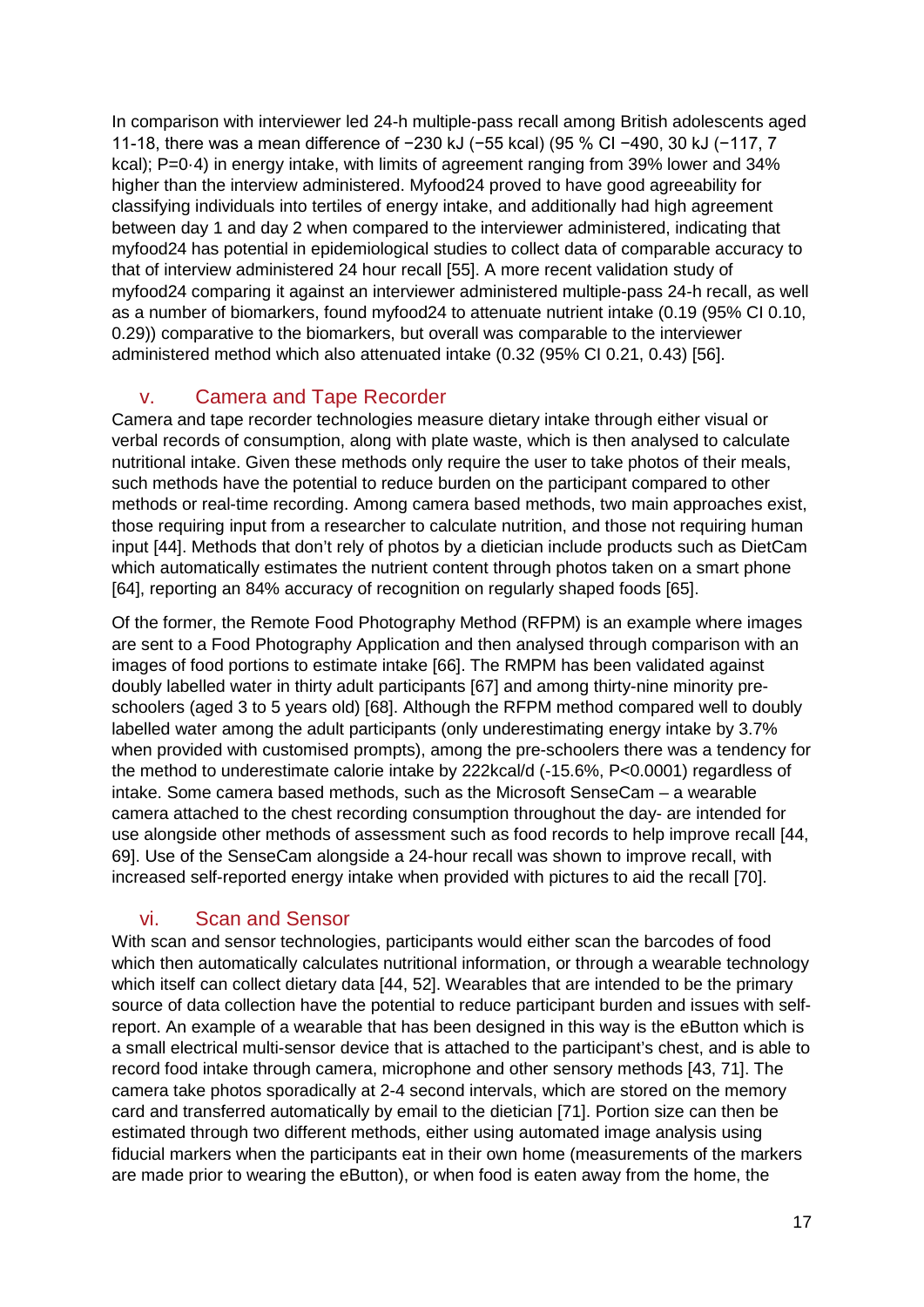eButton emits lights to create a referent in the visual field of the camera that allows for portion size calculations [72]. Although a promising technology, the ability for eButton to accurately calculate portion size is questionable with the error rate at 30% for foods of regular shape and significantly larger for irregular shaped food [73]. In an assessment of feasibility and inter-coder reliability in thirty 9-13 year old children, there was agreement between the two dietitians assessing in terms of calorie intake, but not with the dieticians and the parent-children dyads, and a number of feasibility problems were raised during use [74].

Another example of a scan and sensor technology is Tellspec, a food sensor using nearinfrared spectroscopy - a method involving identification of compounds based on reflected wavelengths. Using machine learning and bioinformatics Tellspec is able to identify the ingredients and composition of different foods, including dairy, gluten, soy, calories, fats, protein, fibres, carbohydrates, sugars and glycaemic acid, with plans to expand this list [75]. The primary intended use of Tellspec as outlined on their website is to identify food contaminants or to help people make healthy choices about the foods they consume [76]. However, the ability to scan and analyse foods that are consumed has clear potential to be utilised in epidemiological studies for accurate and non-biased assessment of dietary intake. However, to date there is no formal peer-reviewed validation studies using Tellspec, although a number of conference abstracts exist outlining Tellspecs ability to correctly determine different food compositions [77, 78]. On top of this, the cost of Tellspec is high and the burden on participants if expected to scan every food item is large, which at current may make it a costly and impractical tool for use in large cohort studies.

#### **Considerations**

There are clearly a number of advantages in using novel technologies to assess dietary intake, such as easier and cheaper dissemination (not reliant on interviewers administering them), reduced data processing and in some cases automated nutrition assessment, automated collection of qualitative information such as time and date, and ability to complete dietary assessment irrespective of location or time. Depending on the technology used, there may also be less reliance on the respondent memory (i.e with methods that involve pictures or real-time assessment of food intake). There may also be ability to reduce measurement error, for example by having scalable pictures to more accurately determine portion size.

Nevertheless, there are a number of general points to bear in mind when selecting a technology. Firstly, it is important to ensure that the technology is designed in a way that makes it easy to use and navigate, especially across different generations and levels of technological literacy. This means for that the interface should be clear and easy to navigate and the process which the assessment is completed is logical. The usability of the technology should also be considered from the researcher's point of view, which can ease the process of data collection and analysis. Another general point to consider, is in those technologies which require individuals to select foods from a pre-defined list should ensure the process to which participates are able to identify foods is made as easy as possible. Individuals are less likely to comply with dietary assessment or complete them accurately if the methods to do so are lengthy and complicated (i.e having to scroll through exhaustive lists or navigate through unclear or nonsensical categorisations). If new technologies are able to optimise the processes for participants to select food items, it may also help to reduce measurement error by allowing for larger food lists without being off putting to the participant when faced with a vast number of food items.

Just like traditional pen and paper methods to increase accuracy and reduce measurement error it is important for assessment methods to have extensive and appropriate food lists for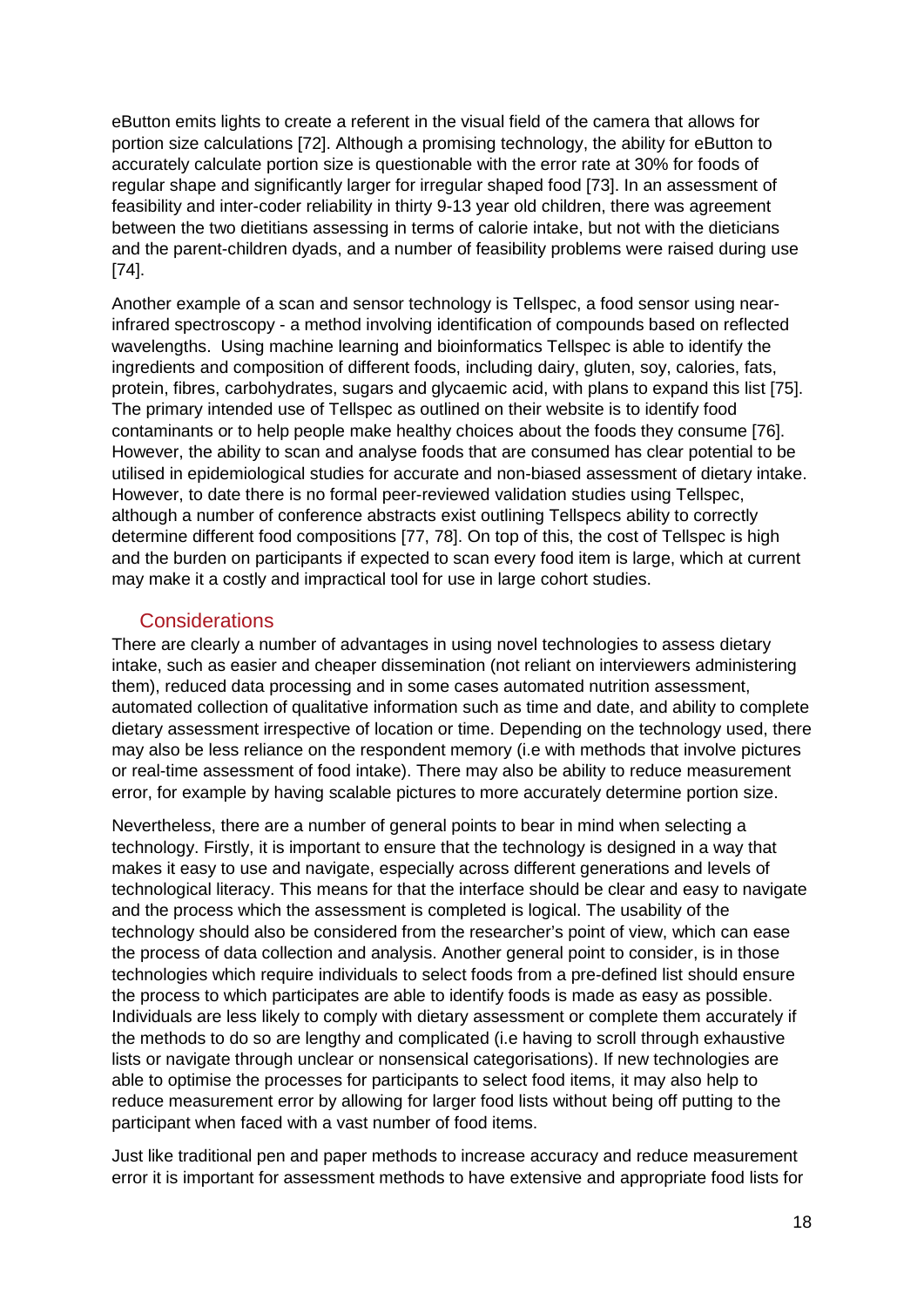the population under study. However, this increased accuracy can only be ensured if the food composition databases that underlie the calculations of total energy and specific intake of macro and micro nutrients, are kept up to date and are as equally extensive in food items as the lists used. Myfood24 is an example of a new technology with an extensive food database, which is regularly updated to keep in line with current food availability in the UK [23, 63].

If new technologies are able to effectively improve usability they may also be able to increase completion rates (i.e they may reduce time taken to complete assessment, can include pictures or interactive aspects which is easier to use in low literacy populations). It is important to remember though that greater compliance is not necessarily guaranteed and especially over multiple administrations, as was demonstrated by the use of Oxford WebQ in the UK biobank [24]. Although participants generally tend to favour newer technologies to assess diet [48], and compliance is high on a single round of assessment (66% completed in first administration of Oxford WebQ in UK biobank), this can drastically decreases over multiple administrations (16% by fourth administration). In order to achieve high completion rates it may be necessary to send reminders to complete the assessment and to provide and strong and clear rational as to the importance of completing the dietary assessment. Additionally, even if completion rates are maintained over multiple assessments, this may be at risk of decreased accuracy. Multiple applications of automated 24 hour recall had high compliance, but reduced energy with each additional survey, indicating that the higher participant burden reduced the accuracy to which individuals were reporting their intake [26].

Other general points to consider in regards to completion of dietary assessment is the population to which the new technology is aimed at and how appropriate it is for the target population. As previously stated, differences exist between generations regarding their use of technology, which over 65's preferring use of tablets [42]. Therefore, in order to maintain response rates across different studies, it may be worth using a method which has applications for different devices (i.e tablets, desktops and smartphones). Alternatively, different applications could be used based on the age group for which they are aimed, with INTAKE24 initially being designed for use in 11-24 year olds and the Novel Assessment of Nutrition and Ageing (NANA) tool being designed specifically for older populations, to be completed on touch-screen computers [62]. Moreover, in low technology literate groups, having applications which are based on touch screen or have use of pictures may also help to maintain response.

Additionally, many novel techniques are still under development, have not yet established the theoretical groundwork behind their design or lack validation. These latter two points are especially true for apps which have been developed for commercial use. Development of such applications specifically for use in longitudinal research would require large up-front investment and extensive work on developing them in line with established theory. Additionally they would need piloting and validating, which all in all would be a lengthy and costly process.

A final point to consider, is that although new technologies are able to overcome a number of the practical issues relating to collecting dietary data, many of the methods are based upon traditional pen and paper methods and therefore are still not able to address issues of selfreport bias and underestimation of intake. Even technologies which facilitate use of real-time data collection, therefore helping to overcome issues relating to recall, cannot prevent the participant altering their intake alongside the assessment period. This is similarly true for other methods, such as scan and sensor technologies or camera and recorder technologies,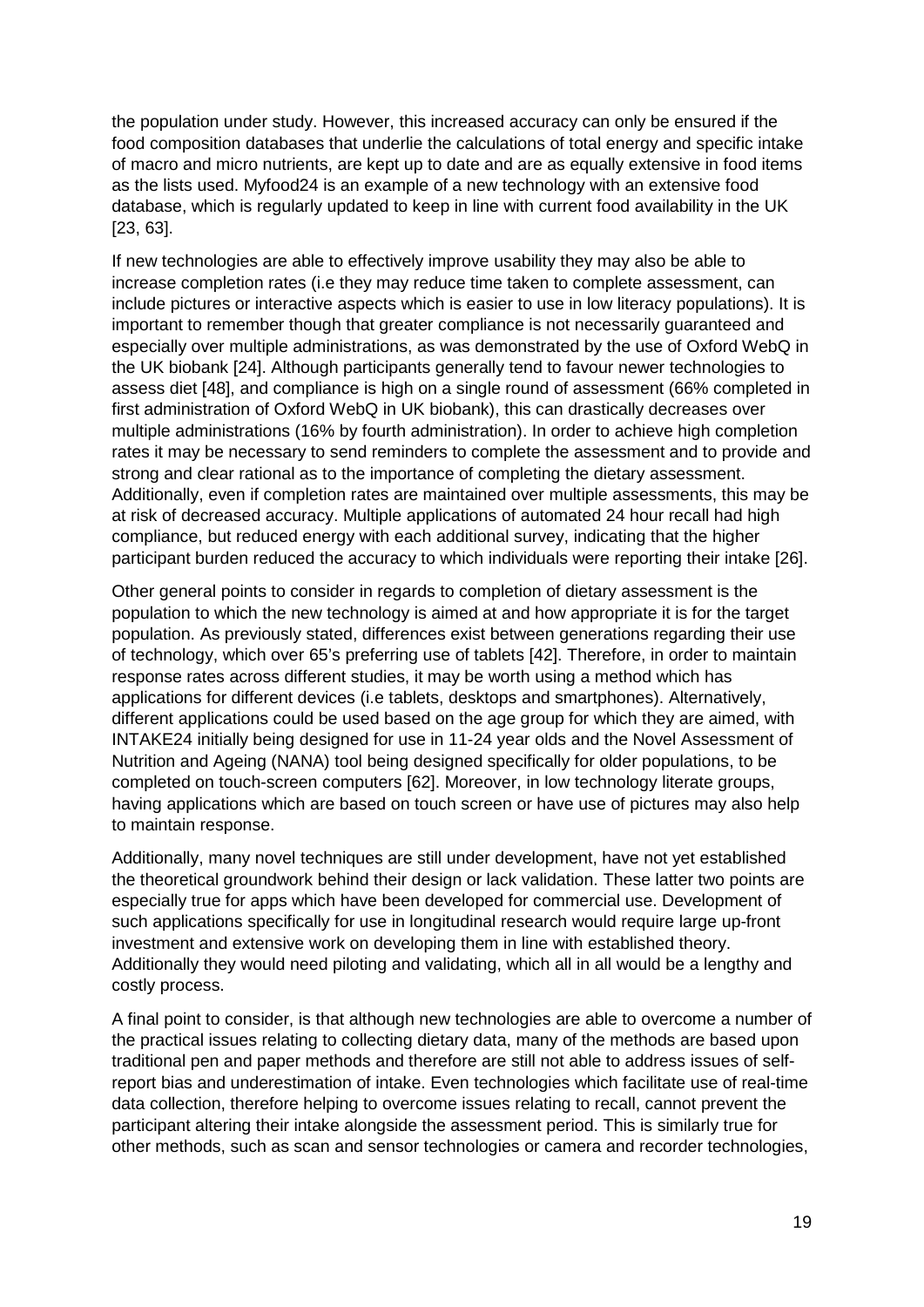which have the ability to reduce underreporting. Some of these issues may be addressed through use of multiple methods in calibration studies, and energy adjustments.

## Calibration and Energy Adjustments

Errors are inherent to dietary assessment methods, regardless of the technique used. The measurement error can be systematic or random, with the former representing issues with the measurement technique that routinely miscalculate intake, and the latter are errors that occur at the individual level and fluctuate around the true intake. Validation studies can be used to try and measure the extent and structure of these errors, whilst calibration studies may be adopted to calculate a correction factor.

Calibration study, can be incorporated into epidemiological study by having a sub-group of participants undergo additional assessments of intake, using a reference method that is considered more accurate but may be difficult to use in the whole sample. For example, this may be biomarkers such as DWL, urinary nitrogen or potassium, or alternatively could be a very thorough self-report method such as the diet history method. This can then be used to "calibrate" the self-report method through estimation of the correction (attenuation) factor [31]. This approach works on the assumption that the reference method also has error, but this error is firstly independent to true intake, and secondly that the reference methods error is independent to the intake calculated from the compared method [25].

Because of the tendency for individuals to underreport their true intake, and this varying by method used, there is an argument for energy adjustment to be applied to the measurements acquired. In both the Observing Protein and Energy Nutrition (OPEN) study [79] and the US Validation Studies Pooling Project [80, 81] which compared traditional measures of assessment with biomarkers, found the measurement errors to be improved when energy adjustments were made. The rate of miss-reporting in OPEN was shown to be related to intake and on the number of the administration, with a tendency for greater underreporting with higher intake and additional questionnaires [31]. It is possible that some of the measurement error can be addressed through new technologies where the methods of measuring intake and estimation of portion size are improved. However, there is still value in considering the need for energy adjustments and calibration, giving support to the incorporation of multiple methods to assess the degree of error.

## Resources to Guide Selection of Dietary Assessment Tool

There is a wide range of methods and tools available for dietary assessment, ranging from traditional pen and paper methods, to biomarkers, to innovative techniques. Even within these groups, there are more divergences in the approaches available, and even more tools within these approaches. Choosing the correct technique, whether it be a single method or a combination of tools, requires researchers to consider the population it is targeting, what element or multiple elements of diet is being assessed, and the extent of the data collection taking place. Because of the many nuances that exist both in the aims of dietary assessment and in the tools available, a number of resources have been developed to help document the techniques and tools available, with the aim of guiding researchers to choosing the most appropriate method for their research goal.

One such resource is the Diet, Anthropometry and Physical Activity (DAPA) Measurement Toolkit (https://dapa-toolkit.mrc.ac.uk/), supported by both the NIHR and the UK MRC among others. The DAPA tool-kit is a free online resource, designed for use by researchers to help select the most appropriate methods to assess either diet, anthropometry of physical activity. It is not with the aim of promoting one single technique, but instead provides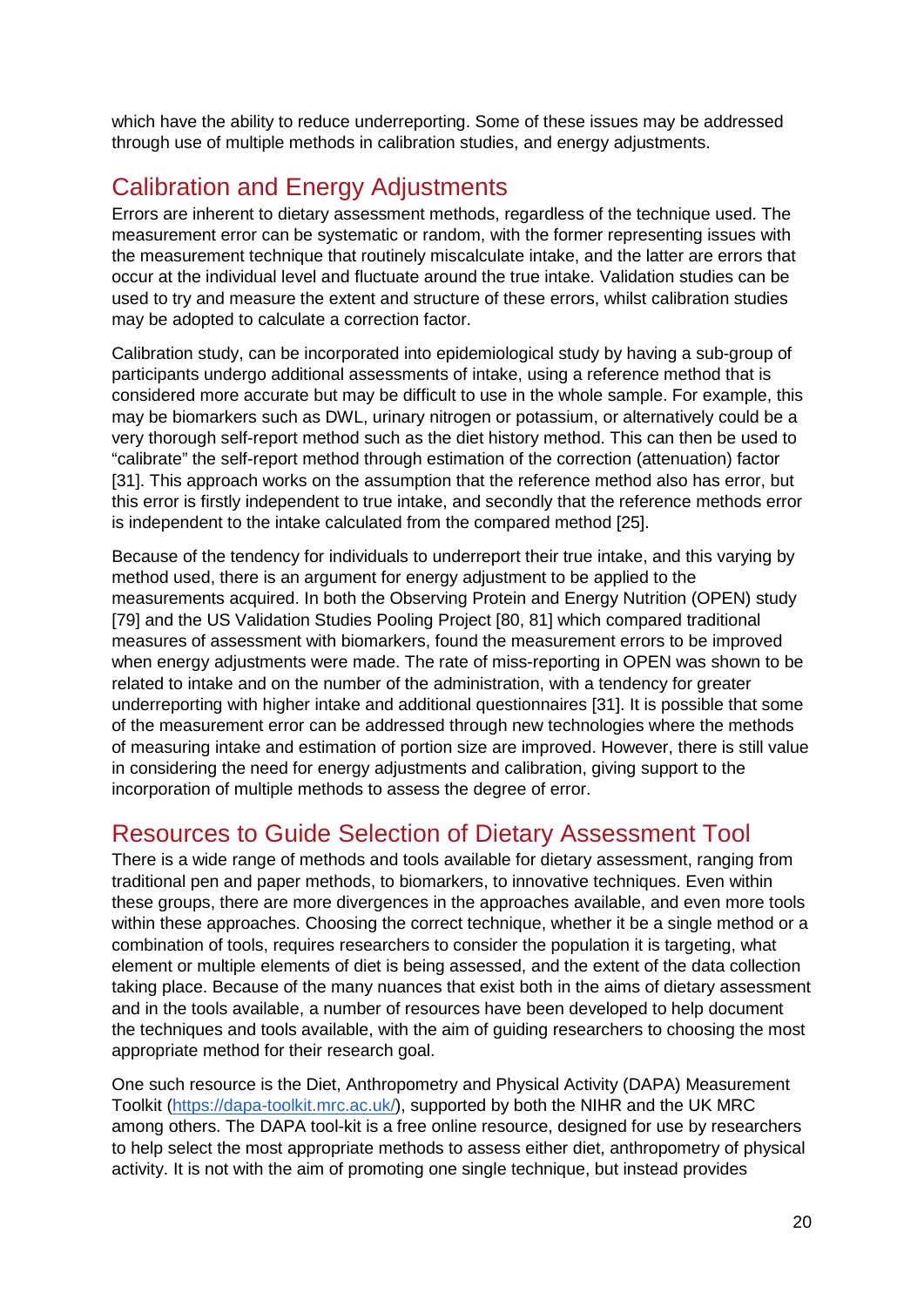comprehensive information to end-users on the tools available and their appropriateness in different settings [38]. This is similar to the Dietary Assessment Primer (https://dietassessmentprimer.cancer.gov/) provided by the NIH National Cancer Institute [82]. Both tools also aims to improve user's ability to interpret and use existing data relating to dietary techniques, allowing the user to then reach their own decision on the most appropriate technique for their current research or study. DAPA does not provide information on innovative techniques (The Dietary Assessment Primer provides some, although it is not extensive), but instead focuses on the merits of different traditional reporting methods and dietary biomarkers. The "method selector" in DAPA (https://dapa-toolkit.mrc.ac.uk/dietindividual-analysis-decision-matrix) is a particularly useful tool for rapid assessments of the different qualities of traditional subjective and objective approaches. Set out in a simple table, it provides direct comparison on a number of different qualities of the methods, including the costs, burdens, dietary elements assessed and risk of introducing bias.

Nutritools (https://www.nutritools.org/) is another resource that aims to guide users in choosing the best available tool for dietary assessment given their study characteristics and research goals [29]. Nutritools is a UK MRC funded resource, developed by DIET@NET, a partnership of academics across 8 UK universities with the aim of improving the collection and comparability of dietary data [23, 28]. Part of the development of Nutritools included setting out best practice guidelines, determined by a Delphi technique involving the contribution of 57 experts from across the globe [28]. These best practice guidelines are available on their web-page, along with a "Tool Library" providing detailed information on the tools available including features, considerations and validation studies [29]. Unlike DAPA and the Dietary Assessment Primer, there is a greater focus on emerging technologies, making it an incredibly useful resource going forward in collecting data on dietary intake.

Resources that have been developed that may prove useful when selecting biomarkers are The Food Biomarkers Alliance (FoodBAll) (foodmetabolome.org) and The Biomarkers of Nutrition for Development (BOND) program. FoodBall is a JPI-funded project involving collaboration of multiple experts in the field of metabolomics who help maintain the page. The aim of FoodBall is to aid and document the discovery and validation of biomarkers for food intake, and provide updates in the field of food metabolomics [83]. The FoodBall website documents those biomarkers which have been validated in population studies, biomarkers which can be used as surrogates for foods and food groups, and tentative biomarkers [40]. Finally, the Biomarkers of Nutrition for Development (BOND) program run by the National Institute of Child Health and Human Development at US Department of Health and Human has developed six reviews harmonising decision making on the best biomarker for 6 nutrients [84, 85]. These reviews are for iodine, vitamin A, iron, folate, vitamin B12 and zinc [86-91].

## 3. Conclusions

The opportunities for collecting dietary data in the CLS cohorts is vast, and with the advent of modern technology the possibilities to asses intake in novel and innovative ways is ever expanding. Many of the methods that exist today and utilise technology - such as PDA's, web based, interactive computer and mobile based technologies - still incorporate elements of the traditional pen and paper methods but are presented in a new format. Other novel technologies such as scan and sensor, and camera and tape recorder technologies have developed new ways to measure and assess dietary intake. It is important to note however, that even within these categories of new technologies there is considerable overlap, as different elements and approaches to dietary intake are incorporated into each other.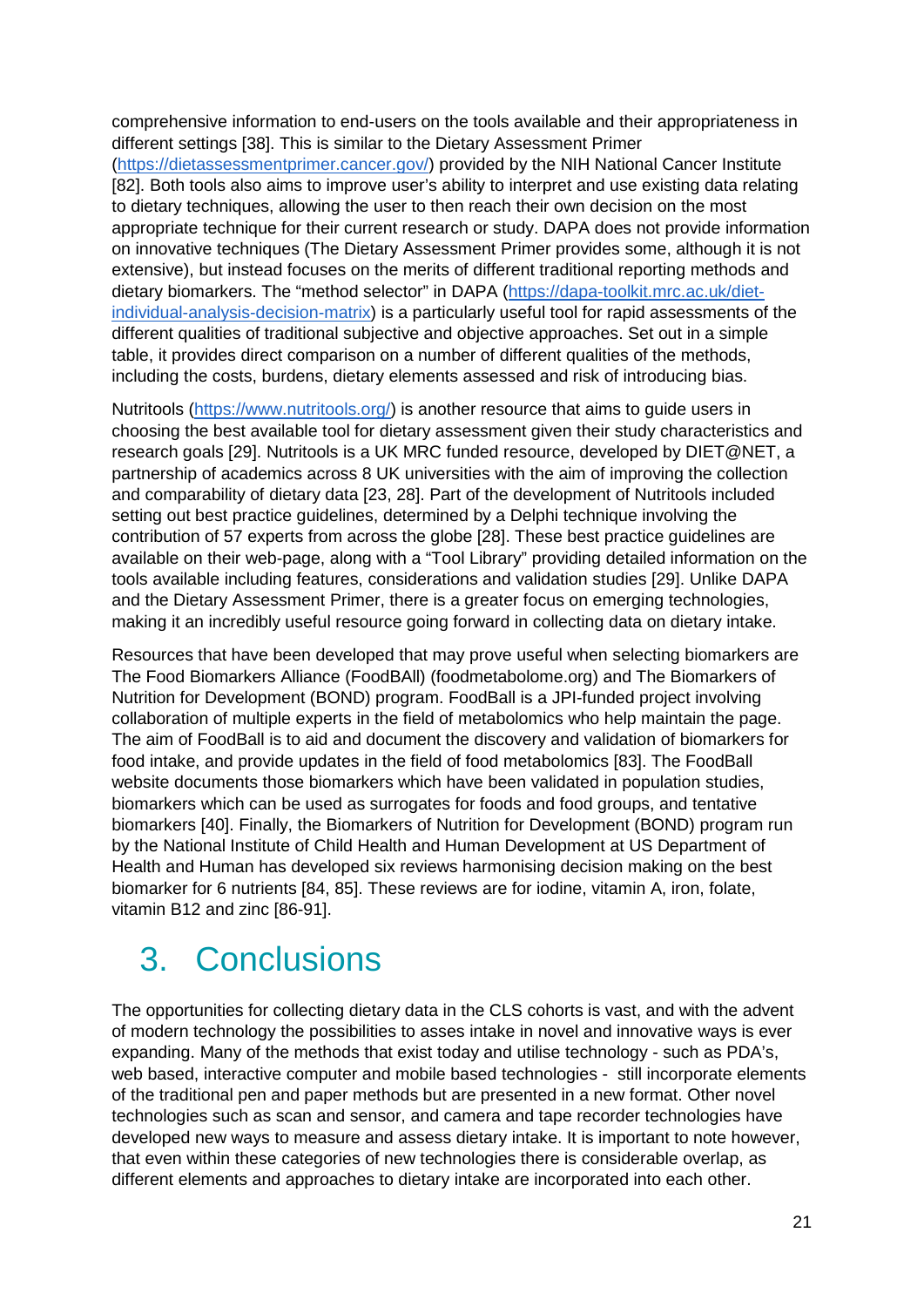Additionally to approaches utilising technology, development in the field of metabolomics and biomarker discovery has opened up the possibility to objectively measure elements of dietary intake. Some biomarkers may be feasible to incorporate into large studies depending on the specimen required and the method used to analyse it. However, many biomarkers are currently impractical and/or costly when used on a large scale, but there is potential to incorporate them into sub-studies to act as a calibration tool for other assessment methods.

Choice of dietary assessment should be influenced by several different factors relating to the study and aim of data collection. Incorporation of multiple methods may result in dietary assessment that is closer to the true intake, but may be limited by costs and time. Equally, multiple administrations of the same method may place unnecessary burden on the participant and result in decreased accuracy of reporting or decreased response rate. Utilising available resources that provide up-to-date information about the currently available methods and their validation is good starting point to determine the most suitable method.

## References

- 1. Collaborators, G.D., *Health effects of dietary risks in 195 countries, 1990-2017: a systematic analysis for the Global Burden of Disease Study 2017.* Lancet, 2019.
- 2. Chen, X., et al., *Dietary Patterns and Cognitive Health in Older Adults: A Systematic Review.* Journal of Alzheimers Disease, 2019. **67**(2): p. 583-619.
- 3. O'Neil, A., et al., *Relationship Between Diet and Mental Health in Children and Adolescents: A Systematic Review.* American Journal of Public Health, 2014. **104**(10): p. E31-E42.
- 4. Govindaraju, T., et al., *Dietary Patterns and Quality of Life in Older Adults: A Systematic Review.* Nutrients, 2018. **10**(8).
- 5. England, P.H., *Eatwell Guide*, D.o. Health, Editor. 2016, gov.uk: Online.
- 6. Nutrition Science Team, P.H.E., *Government Dietary Recommendations: Government recommendations for energy and nutrients for males and females aged 1 – 18 years and 19+ years.*, P.H. Engalnd, Editor. 2016, Public Health England
- 7. Astrup, A., *Energy metabolism and obesity*, in *Food, Diet and Obesity*. 2005, Woodhead Publishing Limited. p. 58-75.
- 8. Hill, J.O., H.R. Wyatt, and J.C. Peters, *The Importance of Energy Balance.* Eur Endocrinol, 2013. **9**(2): p. 111-115.
- 9. Cespedes, E.M. and F.B. Hu, *Dietary patterns: from nutritional epidemiologic analysis to national guidelines.* Am J Clin Nutr, 2015. **101**(5): p. 899-900.
- 10. Trichopoulou, A., et al., *Definitions and potential health benefits of the Mediterranean diet: views from experts around the world.* BMC Med, 2014. **12**: p. 112.
- 11. Lourida, I., et al., *Mediterranean diet, cognitive function, and dementia: a systematic review.* Epidemiology, 2013. **24**(4): p. 479-89.
- 12. Psaltopoulou, T., et al., *Mediterranean diet, stroke, cognitive impairment, and depression: A meta-analysis.* Ann Neurol, 2013. **74**(4): p. 580-91.
- 13. Martinez-Gonzalez, M.A. and M. Bes-Rastrollo, *Dietary patterns, Mediterranean diet, and cardiovascular disease.* Curr Opin Lipidol, 2014. **25**(1): p. 20-6.
- 14. Schwingshackl, L., et al., *Adherence to a Mediterranean diet and risk of diabetes: a systematic review and meta-analysis.* Public Health Nutr, 2015. **18**(7): p. 1292-9.
- 15. Hamer, M. and G.D. Mishra, *Dietary patterns and cardiovascular risk markers in the UK Low Income Diet and Nutrition Survey.* Nutrition Metabolism and Cardiovascular Diseases, 2010. **20**(7): p. 491-497.
- 16. Mishra, G.D., et al., *Longitudinal changes in dietary patterns during adult life.* British Journal of Nutrition, 2006. **96**(4): p. 735-744.
- 17. Crozier, S.R., et al., *Dietary patterns in the Southampton Women's Survey.* European Journal of Clinical Nutrition, 2006. **60**(12): p. 1391-1399.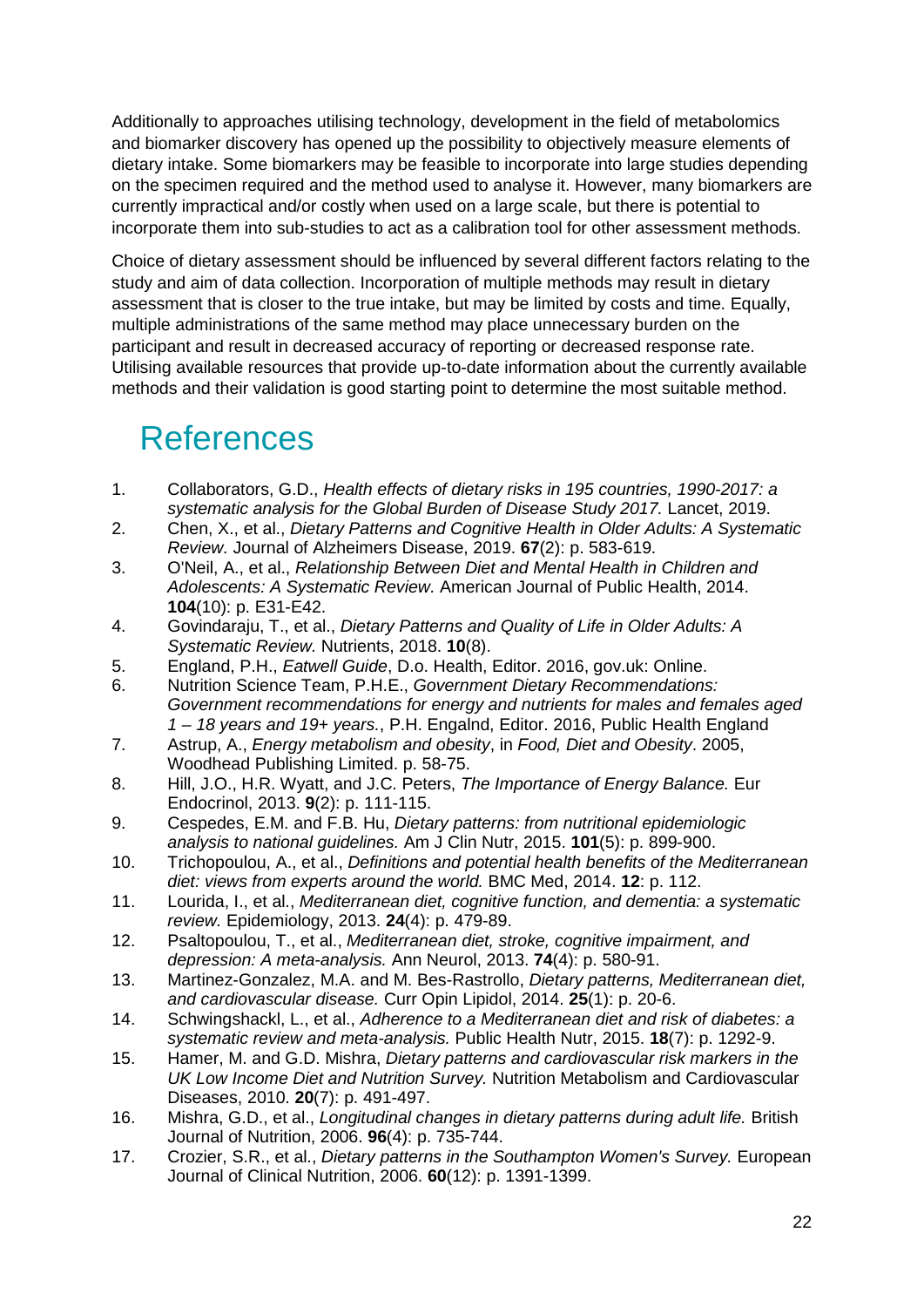- 18. Smith, A.D.A.C., et al., *A comparison of dietary patterns derived by cluster and principal components analysis in a UK cohort of children.* European Journal of Clinical Nutrition, 2011. **65**(10): p. 1102-1109.
- 19. Teucher, B., et al., *Dietary patterns and heritability of food choice in a UK female twin cohort.* Twin Res Hum Genet, 2007. **10**(5): p. 734-48.
- 20. Claassen, M.A., et al., *A systematic review of psychosocial explanations for the relationship between socioeconomic status and body mass index.* Appetite, 2019. **132**: p. 208-221.
- 21. Jones, N.R.V., et al., *The Growing Price Gap between More and Less Healthy Foods: Analysis of a Novel Longitudinal UK Dataset.* Plos One, 2014. **9**(10).
- 22. Snowdon, C., *IEA Discussion Paper No.82. CHEAP AS CHIPS: Is a healthy diet affordable?* 2017: Institute of Economic Affairs
- 23. Cade, J.E., *Measuring diet in the 21st century: use of new technologies.* Proceedings of the Nutrition Society, 2017. **76**(3): p. 276-282.
- 24. Galante, J., et al., *The acceptability of repeat Internet-based hybrid diet assessment of previous 24-h dietary intake: administration of the Oxford WebQ in UK Biobank.* Br J Nutr, 2016. **115**(4): p. 681-6.
- 25. Kipnis, V., et al., *Structure of dietary measurement error: Results of the OPEN biomarker study.* American Journal of Epidemiology, 2003. **158**(1): p. 14-21.
- 26. Arab, L., et al., *Eight Self-Administered 24-Hour Dietary Recalls Using the Internet Are Feasible in African Americans and Whites: The Energetics Study.* Journal of the American Dietetic Association, 2010. **110**(6): p. 857-864.
- 27. Hedrick, V.E., et al., *Dietary biomarkers: advances, limitations and future directions.* Nutr J, 2012. **11**: p. 109.
- 28. Cade, J.E., et al., *DIET@NET: Best Practice Guidelines for dietary assessment in health research.* BMC Med, 2017. **15**(1): p. 202.
- 29. Nutritools. *Nutritools website*. 2018 19/06/2019]; Available from: https://www.nutritools.org/.
- 30. Shim, J.S., K. Oh, and H.C. Kim, *Dietary assessment methods in epidemiologic studies.* Epidemiol Health, 2014. **36**: p. e2014009.
- 31. Naska, A., A. Lagiou, and P. Lagiou, *Dietary assessment methods in epidemiological research: current state of the art and future prospects.* F1000Res, 2017. **6**: p. 926.
- 32. Johnson, R.K., *Dietary intake How do we measure what people are really eating?* Obesity Research, 2002. **10**: p. 63s-68s.
- 33. Liu, B., et al., *Development and evaluation of the Oxford WebQ, a low-cost, webbased method for assessment of previous 24 h dietary intakes in large-scale prospective studies.* Public Health Nutr, 2011. **14**(11): p. 1998-2005.
- 34. Jenab, M., et al., *Biomarkers in nutritional epidemiology: applications, needs and new horizons.* Hum Genet, 2009. **125**(5-6): p. 507-25.
- 35. Potischman, N. and J.L. Freudenheim, *Biomarkers of nutritional exposure and nutritional status: an overview.* J Nutr, 2003. **133**(3): p. 873S-874S.
- 36. Westerterp, K.R., *Doubly labelled water assessment of energy expenditure: principle, practice, and promise.* Eur J Appl Physiol, 2017. **117**(7): p. 1277-1285.
- 37. Corella, D. and J.M. Ordovas, *Biomarkers: background, classification and guidelines for applications in nutritional epidemiology.* Nutr Hosp, 2015. **31 Suppl 3**: p. 177-88.
- 38. DAPA. *DAPA Measurement Toolkit*. 19/06/19]; Available from: https://dapatoolkit.mrc.ac.uk/.
- 39. Astarita, G. and J. Langridge, *An emerging role for metabolomics in nutrition science.* J Nutrigenet Nutrigenomics, 2013. **6**(4-5): p. 181-200.
- 40. FoodBall. *FoodBall: The Food Biomarker Alliance. Dietary Biomarkers*. 19/06/19]; Available from: http://foodmetabolome.org/biomarkers\_def.
- 41. Guasch-Ferre, M., S.N. Bhupathiraju, and F.B. Hu, *Use of Metabolomics in Improving Assessment of Dietary Intake.* Clinical Chemistry, 2018. **64**(1): p. 82-98.
- 42. Prescott, C., *Internet access households and individuals, Great Britain: 2018*. 2018: Office for National Statistics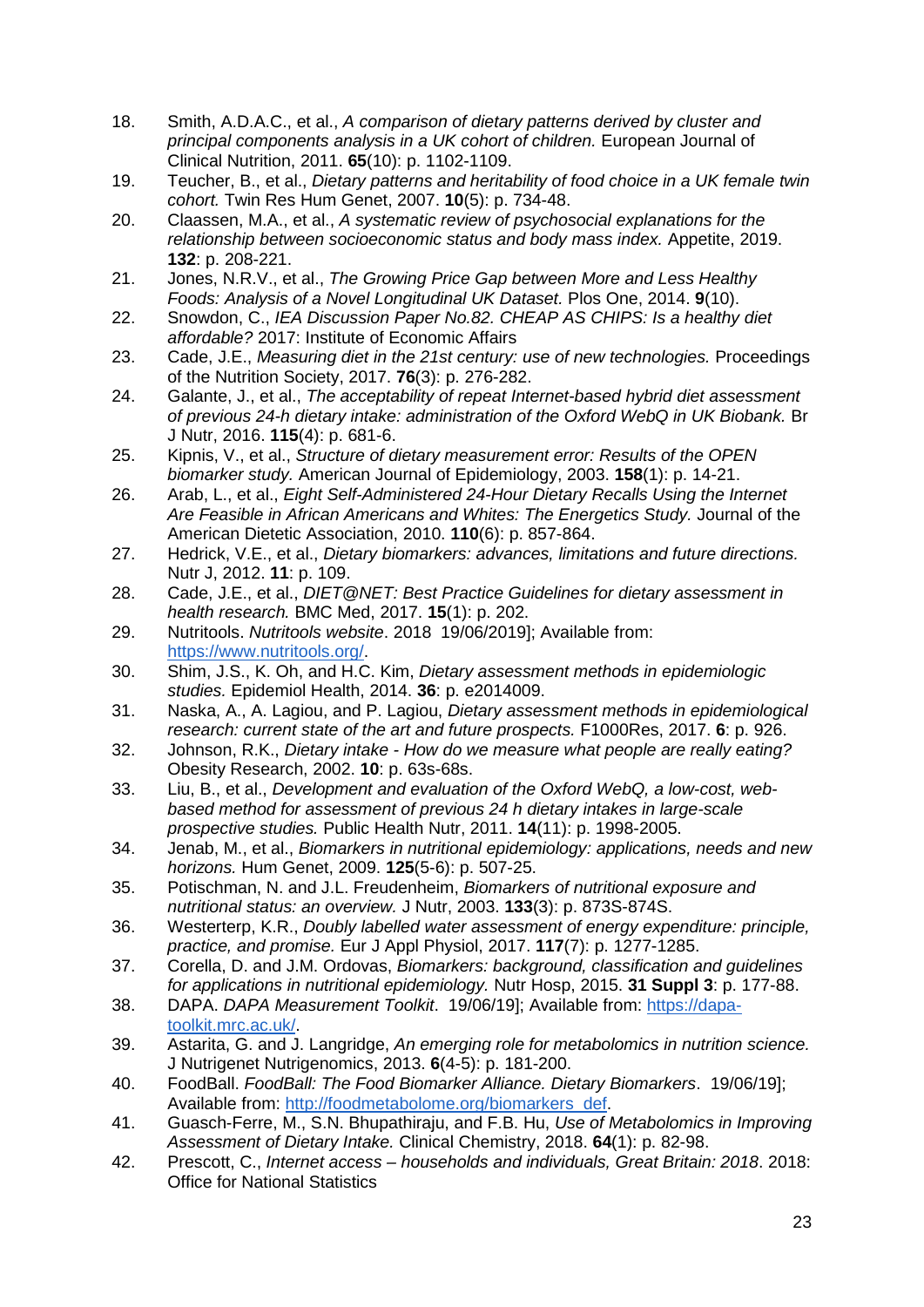- 43. FAO, *Dietary Assessment A resource guide to method selection and application in low resource settings*. 2018: Rome.
- 44. Forster, H., et al., *Personalised nutrition: the role of new dietary assessment methods.* Proc Nutr Soc, 2016. **75**(1): p. 96-105.
- 45. Chen J, C.J., Allman-Farinelli M. , *The Most Popular Smartphone Apps for Weight Loss: A Quality Assessment.* JMIR Mhealth Uhealth, 2015. **3**(4): p. e104.
- 46. Sharp, D.B. and M. Allman-Farinelli, *Feasibility and validity of mobile phones to assess dietary intake.* Nutrition, 2014. **30**(11-12): p. 1257-1266.
- 47. Carter, M.C., et al., *'My Meal Mate' (MMM): validation of the diet measures captured on a smartphone application to facilitate weight loss.* Br J Nutr, 2013. **109**(3): p. 539- 46.
- 48. Carter, M.C., et al., *Adherence to a smartphone application for weight loss compared to website and paper diary: pilot randomized controlled trial.* J Med Internet Res, 2013. **15**(4): p. e32.
- 49. DietSensor. *Diet Sensor Website*. 2019 16/09/19]; Available from: https://www.dietsensor.com/?v=79cba1185463.
- 50. Laing, B.Y., et al., *Effectiveness of a smartphone application for weight loss compared with usual care in overweight primary care patients: a randomized, controlled trial.* Ann Intern Med, 2014. **161**(10 Suppl): p. S5-12.
- 51. Teixeira, V., et al., *The relative validity of a food record using the smartphone application MyFitnessPal.* Nutrition & Dietetics, 2018. **75**(2): p. 219-225.
- 52. Illner, A.K., et al., *Review and evaluation of innovative technologies for measuring diet in nutritional epidemiology.* Int J Epidemiol, 2012. **41**(4): p. 1187-203.
- 53. Steinfeldt, L., J. Anand, and T. Murayi, *Food reporting patterns in the USDA Automated Multiple-Pass Method.* 36th National Nutrient Databank Conference, 2013. **2**: p. 145-156.
- 54. Foster, E., et al., *Comparison study: INTAKE24 vs Interviewer led recall. Final report*. 2014: Food Standards Agency.
- 55. Albar, S.A., et al., *Agreement between an online dietary assessment tool (myfood24) and an interviewer-administered 24-h dietary recall in British adolescents aged 11-18 years.* British Journal of Nutrition, 2016. **115**(9): p. 1678-1686.
- 56. Wark, P.A., et al., *Validity of an online 24-h recall tool (myfood24) for dietary assessment in population studies: comparison with biomarkers and standard interviews.* BMC Med, 2018. **16**(1): p. 136.
- 57. Bradley, J., et al., *Comparison of INTAKE24 (an Online 24-h Dietary Recall Tool) with Interviewer-Led 24-h Recall in 11-24 Year-Old.* Nutrients, 2016. **8**(6).
- 58. Forster, H., et al., *Online dietary intake estimation: the Food4Me food frequency questionnaire.* J Med Internet Res, 2014. **16**(6): p. e150.
- 59. Fallaize, R., et al., *Online dietary intake estimation: reproducibility and validity of the Food4Me food frequency questionnaire against a 4-day weighed food record.* J Med Internet Res, 2014. **16**(8): p. e190.
- 60. Kirkpatrick, S.I., et al., *Performance of the Automated Self-Administered 24-hour Recall relative to a measure of true intakes and to an interviewer-administered 24-h recall.* Am J Clin Nutr, 2014. **100**(1): p. 233-40.
- 61. Astell, A.J., et al., *Validation of the NANA (Novel Assessment of Nutrition and Ageing) touch screen system for use at home by older adults.* Experimental Gerontology, 2014. **60**: p. 100-107.
- 62. Timon, C.M., et al., *The validation of a computer-based food record for older adults: the Novel Assessment of Nutrition and Ageing (NANA) method.* Br J Nutr, 2015. **113**(4): p. 654-64.
- 63. myfood24. *myfood24 Website*. 2019 19/06/19]; Available from: https://www.myfood24.org/web/.
- 64. Kong, F.Y. and J.D. Tan, *DietCam: Automatic dietary assessment with mobile camera phones.* Pervasive and Mobile Computing, 2012. **8**(1): p. 147-163.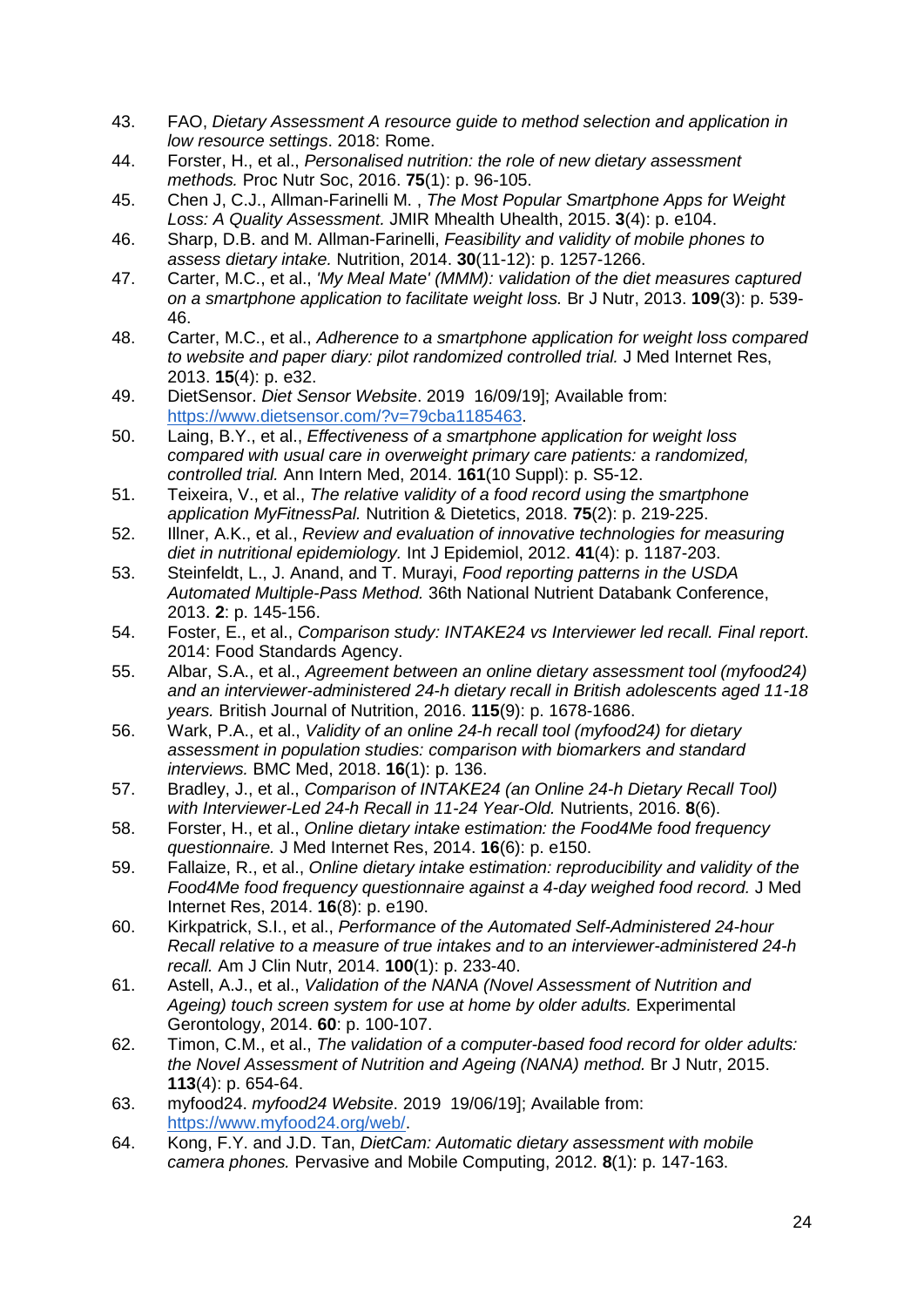- 65. Kong, F.Y., et al., *DietCam: Multi-view regular shape food recognition with a camera phone.* Pervasive and Mobile Computing, 2015. **19**: p. 108-121.
- 66. Martin, C.K., et al., *Measuring food intake with digital photography.* J Hum Nutr Diet, 2014. **27 Suppl 1**: p. 72-81.
- 67. Martin, C.K., et al., *Validity of the Remote Food Photography Method (RFPM) for Estimating Energy and Nutrient Intake in Near Real-Time.* Obesity, 2012. **20**(4): p. 891-899.
- 68. Nicklas, T., et al., *Validity of the Remote Food Photography Method Against Doubly Labeled Water Among Minority Preschoolers.* Obesity, 2017. **25**(9): p. 1633-1638.
- 69. Eldridge, A.L., et al., *Evaluation of New Technology-Based Tools for Dietary Intake Assessment-An ILSI Europe Dietary Intake and Exposure Task Force Evaluation.* Nutrients, 2019. **11**(1).
- 70. Gemming, L., et al., *Feasibility of a SenseCam-assisted 24-h recall to reduce underreporting of energy intake.* Eur J Clin Nutr, 2013. **67**(10): p. 1095-9.
- 71. Raber, M., et al., *Utility of eButton images for identifying food preparation behaviors and meal-related tasks in adolescents.* Nutr J, 2018. **17**(1): p. 32.
- 72. Sun, M.G., et al., *A Wearable Electronic System for Objective Dietary Assessment.* Journal of the American Dietetic Association, 2010. **110**(1): p. 45-47.
- 73. Sun, M.G., et al., *eButton: A Wearable Computer for Health Monitoring and Personal Assistance.* 2014 51st Acm/Edac/Ieee Design Automation Conference (Dac), 2014.
- 74. Beltran, A., et al., *Dietary Assessment with a Wearable Camera among Children: Feasibility and Intercoder Reliability.* Journal of the Academy of Nutrition and Dietetics, 2018. **118**(11): p. 2144-2153.
- 75. Grifantini, K., *Knowing What You Eat: Researchers Are Looking for Ways to Help*, in *IEEE pulse*. 2016.
- 76. TellSpec. *TellSpec Website*. 20/06/19]; Available from: http://tellspec.com/.
- 77. Beyerer, J., F.P. Leon, and T. Längle. *3rd International Conference on Optical Characterization of Materials*. in *Optical Characterization of Materials (OCM)*. 2017. Germany: KIT Scientific Publishing.
- 78. Zsum-Moha, V. *Proceedings of the 1st International Conference on Biosystems and Food Engineering* in *Conference on Biosystems and Food Engineering*. 2016. Budapest: Szent István University, Faculty of Food Science.
- 79. Schatzkin, A., et al., *A comparison of a food frequency questionnaire with a 24-hour recall for use in an epidemiological cohort study: results from the biomarker-based Observing Protein and Energy Nutrition (OPEN) study.* International Journal of Epidemiology, 2003. **32**(6): p. 1054-1062.
- 80. Freedman, L.S., et al., *Pooled Results From 5 Validation Studies of Dietary Self-Report Instruments Using Recovery Biomarkers for Energy and Protein Intake.* American Journal of Epidemiology, 2014. **180**(2): p. 172-188.
- 81. Freedman, L.S., et al., *Pooled Results From 5 Validation Studies of Dietary Self-Report Instruments Using Recovery Biomarkers for Potassium and Sodium Intake.* American Journal of Epidemiology, 2015. **181**(7): p. 473-487.
- 82. NCI/NIH. *NCI/NIH Dietary Assessment Primer*. 19/06/19]; Available from: https://dietassessmentprimer.cancer.gov/.
- 83. Brouwer-Brolsma, E.M., et al., *Combining traditional dietary assessment methods with novel metabolomics techniques: present efforts by the Food Biomarker Alliance.* Proc Nutr Soc, 2017. **76**(4): p. 619-627.
- 84. Combs, G.F., Jr., et al., *Biomarkers in nutrition: new frontiers in research and application.* Ann N Y Acad Sci, 2013. **1278**: p. 1-10.
- 85. Raiten, D.J., et al., *Executive summary--Biomarkers of Nutrition for Development: Building a Consensus.* Am J Clin Nutr, 2011. **94**(2): p. 633S-50S.
- 86. Allen, L.H., et al., *Biomarkers of Nutrition for Development (BOND): Vitamin B-12 Review.* J Nutr, 2018. **148**(suppl\_4): p. 1995S-2027S.
- 87. Lynch, S., et al., *Biomarkers of Nutrition for Development (BOND)-Iron Review.* J Nutr, 2018. **148**(suppl\_1): p. 1001S-1067S.